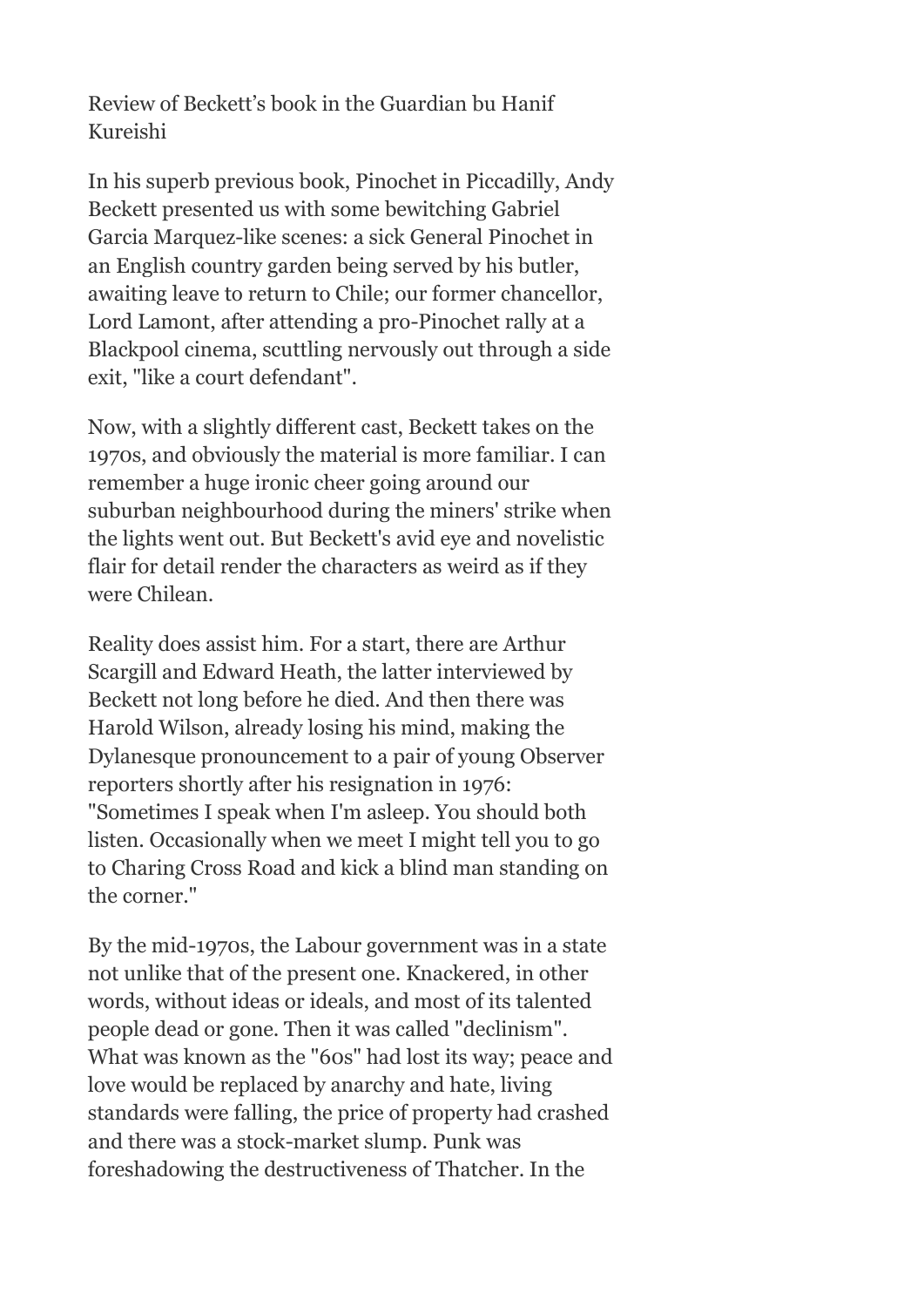winter of 1974, Jim Callaghan, the foreign secretary, said: "Sometimes, when I go to bed, I think that if I were a young man I would emigrate."

With the story of the 1970s, as with a rerun of a football match, you know what's coming and it's always Mrs Thatcher. But it's easy to forget that when the 1970s gave way to the 1980s, and we began to talk about "the transformation of Britain", this meant the devastating economic crisis of the 1980s, inflation at 20%, high unemployment, IRA violence and race riots.

Not that the 1970s, along with the other postwar decades, were entirely lacking in creativity. There was Muriel Spark, Doris Lessing and JG Ballard, and the films of Lindsay Anderson and Derek Jarman. And there were the theatre workers - writers, actors, directors building on the oppositional legacy of John Osborne and the Royal Court Theatre; the 1970s were a high point when it came to a theatre of dissent and opposition. Along with the Grunwick dispute, which was led by a diminutive Bangladeshi woman, with Labour ministers attending the picket line, the Gay Liberation Front, Spare Rib, union recognition and Rock Against Racism were all formed. This culminated, in April 1978, with a concert in Victoria Park, east London, attended by Asians, rastas, punks and hippies. It was the biggest antifascist rally since the 1930s.

## Advertisement

Now that global capitalism is in its deepest crisis for decades, having been brought down not by Marxism, Islam or the trade unions, but by its own lack of selfcontrol (if it were an individual, the person our state would most resemble would be a teenage crackhead), we yearn for the return of the parents, for regulation and nationalisation. Thatcher was proud of having sold off the council houses, something many Labour ministers regretted not doing. But it was giving mortgages to those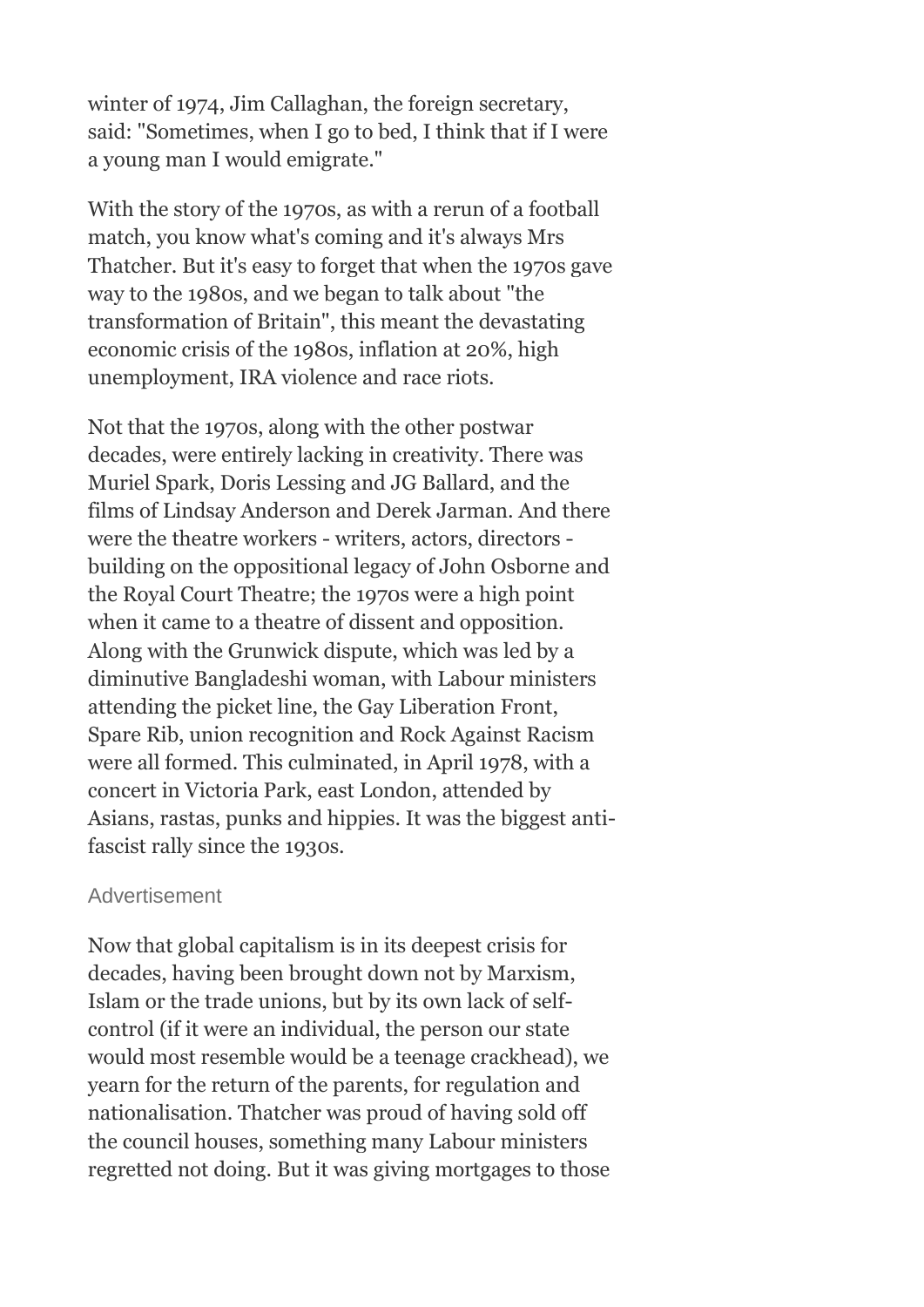who couldn't afford them that helped precipitate our present condition.

In the 1980s, our democracy gave away too much power to entrepreneurs whose most significant virtue, from Thatcher's point of view, was that they had no sense of moral responsibility.Like her, they pretended not to know what "society" was. Beckett reminds us that in the 1970s, Britain was more egalitarian than today, there was more social mobility and the abyss between rich and poor increased during Blair's tenure without much complaint.

Now, though, in the middle of what is more of a dive than a decline, it seems obvious that we have lost more than we understand. We can get some of it back cohesion, social purpose - but only if, this time, the people retain their power. Beckett's excellent account of the 1970s is a necessity if we want to understand now as well as then.

Hanif Kureishi's most recent novel is [Something to Tell](http://www.guardianbookshop.co.uk/BerteShopWeb/viewProduct.do?ISBN=9780571238767)  [You](http://www.guardianbookshop.co.uk/BerteShopWeb/viewProduct.do?ISBN=9780571238767) (Faber and Faber).

## **Review of Andy Beckett's book in the London review of books, by Ian Jack, followed by two readers' letters about it.**

The fashion is relatively recent for slicing up history into ten-year periods, each of them crudely flavoured and differently coloured, like a tube of wine gums. Growing up in Britain in the 1950s I never heard the past, however recent, specified by decade. There was 'the war' and 'before the war', and sometimes, when my parents were burrowing into their childhoods, 'before the first war'. The 20th century lay stacked in broad layers of time: dark moorland where glistened an occasional white milestone marked with a year and an event. Sometimes the events were large and public. The General Strike happened in 1926 and Germany invaded Poland in 1939. But often they were small and private. In my own family, 1944 wasn't remembered for D-Day but as 'the summer we went along the Roman Wall on the tandem'.

When did 'decade-ism' – history as wine gums – start? The first decades that took a retrospective grip on the popular imagination were the 1890s and the 1920s. It may not be a coincidence that both have been characterised as fun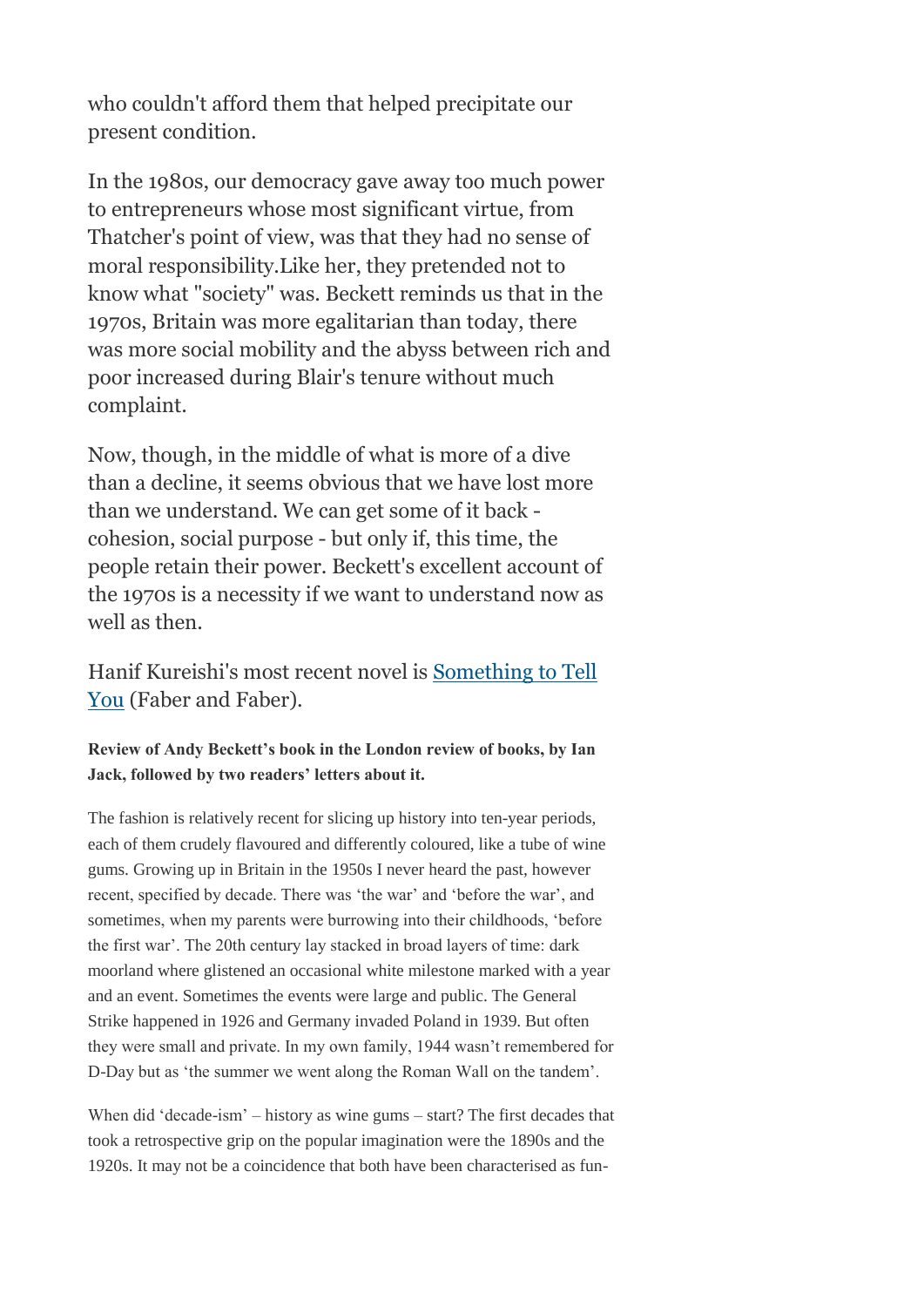loving eras that chucked out staid manners and stale customs, whose social revolutionaries were libertines (Mae West) and gangsters (James Cagney). Perhaps more than any other agency, it was Hollywood that defined those decades for people too young to know them. The American experience became the way the 1920s were remembered, even though only a tiny proportion of the world's population in 1925 drank hard liquor out of teapots in speakeasies; or danced – danced, danced, danced! – often in a cloche hat and with a long cigarette-holder pointed riskily at their partner's crotch. It took thirty years for the 1890s to become established as 'naughty' or 'gay' – Mae West's *Belle of the Nineties*came out in 1934 – but the 1920s were quicker off the mark. *The Roaring Twenties*, with James Cagney as its star, branded the decade only nine years after it ended. The Wall Street Crash and the ending of Prohibition, by utterly changing American life, had quickly sealed off the 1920s as history.

Subsequent decades didn't easily offer themselves for styling. In 1970 it would have been hard to look back and stick a persuasive label on Britain in the 1930s, though adjectives such as 'hungry' and 'anxious' made excursions in book titles. The 1940s were entirely blotted out by 'the war', while the 1950s had still to become the caricature of pipe-smoking dads and orderly (or repressed) family life that now brings the shout, 'Oh, just like the 1950s!' from visitors to such English seaside resorts as Southwold and Frinton. A few years later, however, we could look into the rear-view mirror and see the 1960s, the Swinging Sixties, unquestionably the most famous ten-year stretch of world history. Yet the 1960s didn't happen everywhere at the same time or to every generation: I'd never come across a recreational drug, for example, before I left Glasgow for London in 1970, and I'm sure my dear parents never came across any at all. But, all in all, the notion is hard to contest that the 1960s was a transformative decade for most people in the Western world who lived through it. This made it majestic in retrospect and set loose a popular, attractive way of looking at the recent past. If the 1960s had a definable character, why couldn't the 1970s, the 1980s and the 1990s? These were paler and weaker wine gums to be sure, but television producers in early middle age did their best with shows in which minor celebrities recalled with well-briefed spontaneity their favourite moments on *Top of the Pops* or the first time they ate in an Angus Steak House and enjoyed a slice of Black Forest Gâteau.

Of these recent decades, the 1970s is the most reviled. I once had a colleague who'd been a little girl in the 1970s, and not a particularly poor one, yet she would shudder and say: 'Oh, it was like Eastern Europe then, all stews and root vegetables and wet holidays in caravans.' Her austere picture didn't fit with my own memories, which are of myself becoming richer, but it remains a popular view: Britain before the fun got going. As Andy Beckett writes in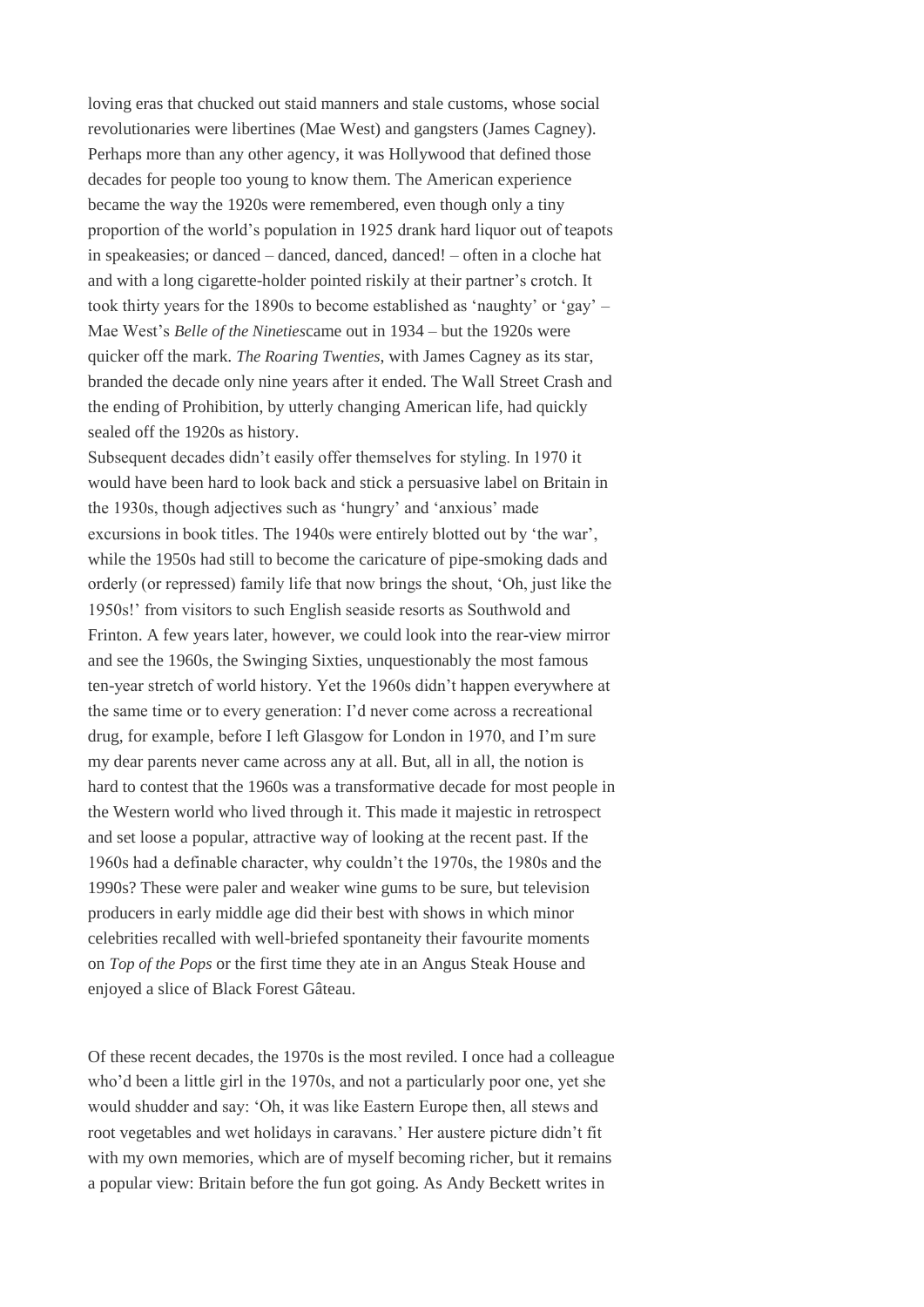his introduction, the statement 'Above all, we don't want to go back to the 1970s' has been a relentless theme in British political life almost since the day the decade ended. They are the bogeyman years, regularly invoked by politicians of all parties as the nadir of postwar Britain. David Cameron (though it could just as easily have been Gordon Brown) read out the charge sheet at a Demos meeting in 2006: 'economic decline . . . inflation, stagnation and rising unemployment . . . deteriorating industrial relations'. Nearly 30 million working days were lost to strikes in 1979, mainly during the Winter of Discontent – more than in any other year. We know what happens next in the script. The country rejects the worn-out panaceas of the Labour administration and elects Margaret Thatcher, and she, with what Cameron calls 'huge courage and perseverance', sets Britain on a dynamic new course towards its now tremulous destiny as financial capitalism's leading counting house.

Thatcher is the phoenix; the 1970s, the ashes. Beckett's method is to rake through these ashes, usually by revisiting – quite literally, as in 'travelling to see them' – the people and places that affected the course of the decade. The author turned ten in 1979. Some of what he discovers will come as no surprise to readers who lived through those years as half-awake adults: that, for example, environmentalism, feminism, gay rights and Rock Against Racism were for many people more important as politics than the parties led by Wilson and Callaghan, Heath and Thatcher. Sometimes he tells us just a little too much about the journey, how cloudy it was or how sunny, which mode of transport he used, what magazines he bought in W.H. Smith. But the point is well made when he writes:

British politics in the 1970s, for all the Gothic prose it usually prompts, was about moments of possibility as well as periods of entropy; about stretches of calm as well as sudden calamity. Politics was rawer and more honest – in the sense that conflicts between interests and ideologies were out in the open – than perhaps we are used to nowadays. It was also more obviously connected to everyday life – not just through the much higher turnouts at general elections, but through the disruptions wrought by strikes and other shocks, by voters' living-room lights suddenly going out.

I back him particularly on the 'stretches of calm'. Up against coal shortages and surging oil prices, caused respectively by a miners' overtime ban and the Yom Kippur war, Ted Heath announced 'emergency measures' in a special broadcast to the nation on 13 December 1973. The result during the first two months of 1974 was a three-day working week and an organised programme of power cuts, from which Beckett takes his title. I worked on a newspaper then, but my memory of the three-day week has been reduced to two scenes. I remember sitting in my car and seeing the Tottenham Court Road suddenly plunge into darkness. I remember going with a photographer to find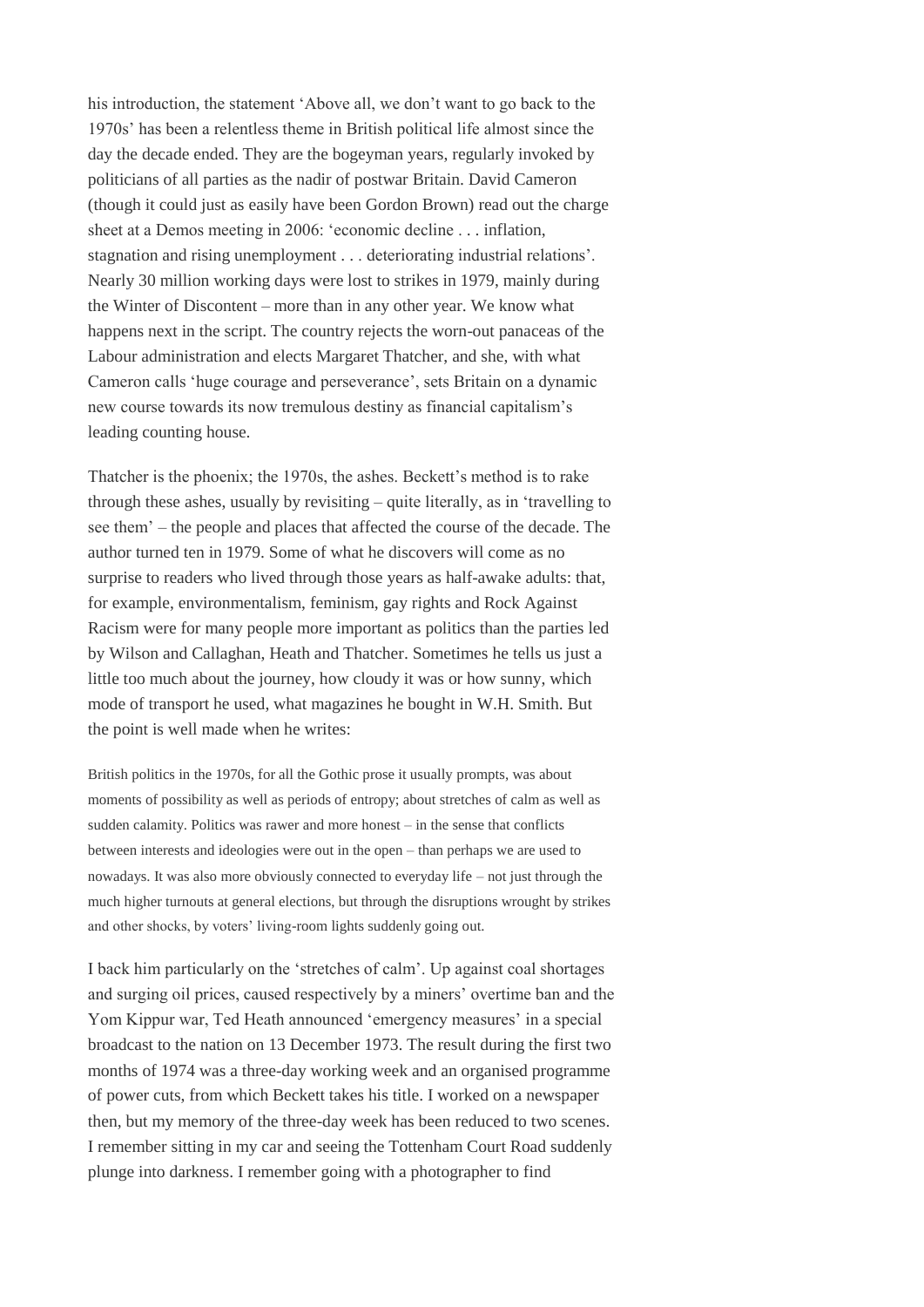somebody – anybody – who was working in picturesque candlelight. Compared with my copious recollection of other and much less significant moments – the blazing summer of 1976, say – this is poor stuff, and not easily explained until you take into account the social atmosphere of the time. Even during what Beckett calls 'sudden calamity' – the gravest economic crisis since the Second World War – the country by recent swineflu standards stayed remarkably calm. There were some alarms and amusing excursions: Patrick Jenkin, the energy minister, advised people to save electricity by cleaning their teeth in the dark (and then newspapers printed pictures of Jenkin's own house ablaze with light). But the winter was mild and people coped. Output per labour hour actually increased. Workers worked harder over shorter weeks and then went home to trim the wicks of antique oil lamps and pay more attention to their children and gardens. The three television channels closed down early at 10.30 p.m., streetlights were dimmed, offices cooled their heating to 65ºF; but the world did not collapse. Trade at fishing-tackle shops and golf courses boomed. The emergency, in Beckett's words, became 'a sort of extended national holiday'. In 1974, after all, most people over forty could remember the blackout and much greater sacrifices made in 'the national interest' – a public memory which fed into Heath's calculations when he decided to face down the miners with his Churchillian appeal on television. Reading the speech now, I can see Heath's uncomfortable frame – Beckett tells us that an underactive thyroid made him plump and sluggish – filling the television screen: 'We must close our ranks so that we can deal together with the difficulties which come to us, whether from within [miners] or from beyond our own shores [sheikhs]. That has been our way in the past, and it is a good way.'

Heath, Beckett says, was convinced he was battling with the NUM's Communist wing, but 'difficulties' was the nearest he came to his successor's 'enemy within'. And of course he lost. The miners escalated their overtime ban to an all-out strike, Heath called an election that posed the question 'Who governs Britain?', and the electorate by a very small majority decided that the answer wasn't Heath. The miners, meanwhile, got most of the 31 per cent pay rise they wanted through the intervention of one of those benign 'conciliation and arbitration' bodies, in this case the Pay Board, which were then such a feature of industrial life. Another strike two years earlier had ended when another intervention (this time by the specially summoned Wilberforce Inquiry) awarded the miners 20 per cent. That strike had featured the famous 'Battle of Saltley Gate', when pickets fought a long struggle with police to prevent lorries collecting coke from the Saltley depot in the West Midlands. The police had neither riot shields not truncheons ('We'd have been bloody bollocked if we'd used truncheons,' a retired policeman tells Beckett) and relied for crowd control on pushing and shoving. Sheer weight of numbers eventually beat them; pickets, including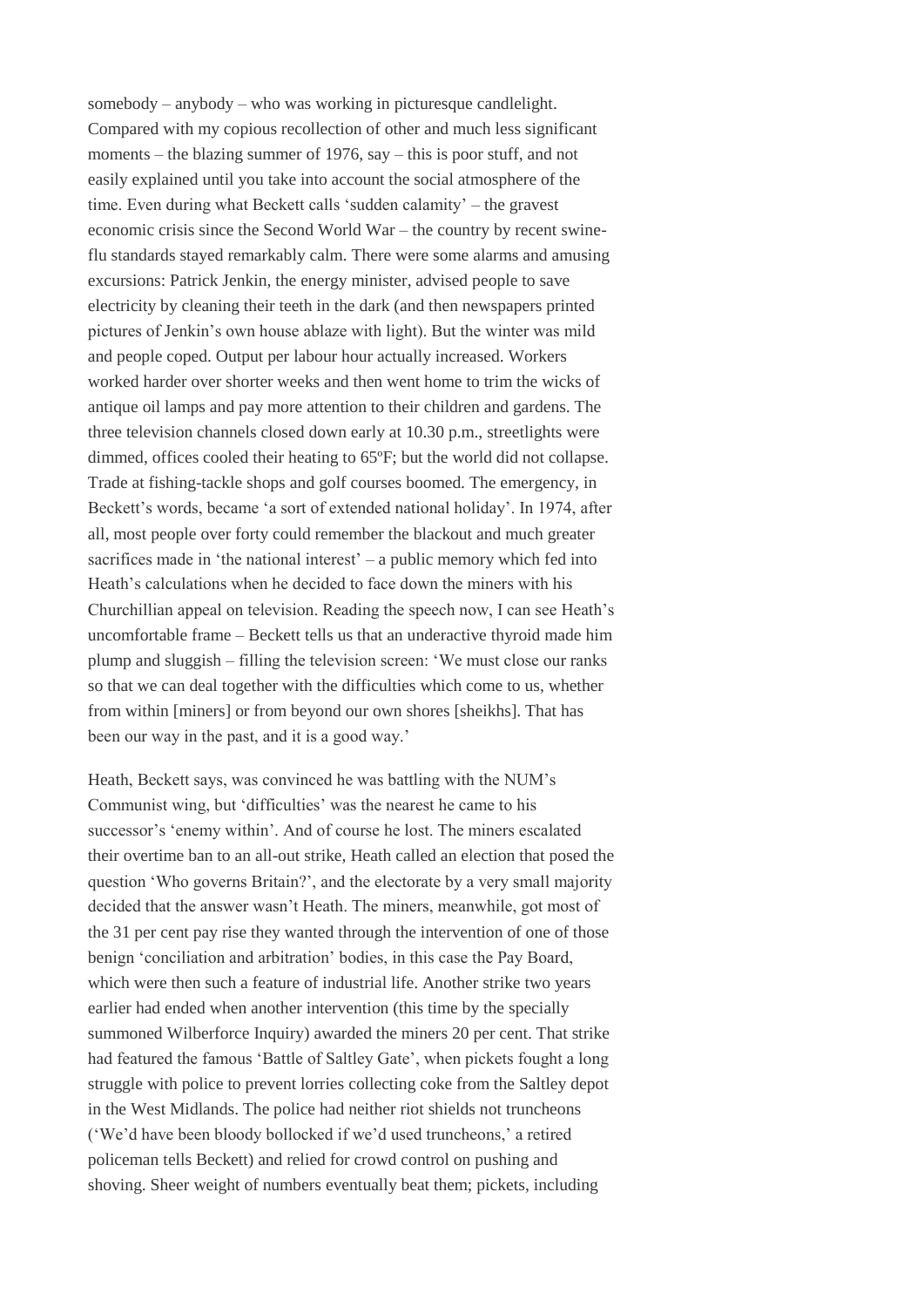Arthur Scargill, had travelled long distances. Heath's government was humiliated and inside the Tory Party the scar lasted for years. Beckett quotes Thatcher from her memoirs: 'For me what happened at Saltley took on no less significance than it did for the left.'

So there she was like Mrs Tam O'Shanter, nursing her wrath to keep it warm, while trade unions went on increasing their membership, and organised labour (what a historic phrase that now seems, like the 'Poor Law') grew from strength to strength. In 1968, 43 per cent of the British workforce belonged to a union. In 1978, the figure was 54 per cent (halved to 27.4 per cent by 2008). It made sense to join one. Power within unions had migrated down the hierarchy to the shop floor – the number of shop stewards quadrupled – and the simple mechanism of industrial action not only brought material rewards, but also a kind of spiritual uplift. Raphael Samuel, quoted by Beckett, thought that 'strikes, for those who took part in them, took on something of the character of [religious] Revivals . . . an occasion for mass conversion, a time when all things are made anew.' Little of Samuel's appealing notion applied to my own industry, newspapers, where workers in the press room would walk out for an increased bonus and walk back in again when they got it, which they usually did; bonuses cost less than the revenue lost when an edition failed to make the streets. Nobody imagined this was 'responsible' or 'reasonable' trade unionism – adjectives that all politicians stressed – any more than most of us understood the fear that partly explained the miners' militancy: that their time was running out (in 1971 oil replaced coal as Britain's chief energy source).

Trade unions became an immovable fact of everyday life; they were, as Beckett writes, at their zenith. From friends on unsympathetic newspapers I learned the term of art for the front-page formula that ran a big headline next to a mugshot ('The man who is stopping your trains tonight!'). They called it the 'crucifixion layout'. It implied that strikes were caused by some ranting Messiah leading 'reasonable' workers astray, rather than (as was usually the case) the same reasonable workers taking a self-interested decision to maximise their wages. It became obvious, however, that governments needed the assent of trade unions to succeed. Together with capital and government, they made up the wobbly three-legged throne on which Heath sat. Later, three legs became two when Harold Wilson and the trade unions' grandest grandee, Jack Jones, reached the agreement known as the Social Contract, whereby workers agreed to moderate their wage demands so that the two-figure inflation rates could be beaten. Opinion polls decided Jones was the most powerful man in Britain. 'Vote Jack Jones, cut out the middle man,' the election graffiti said. Conflicts resolved over 'beer and sandwiches' at Downing Street became one of the clichés of the era, though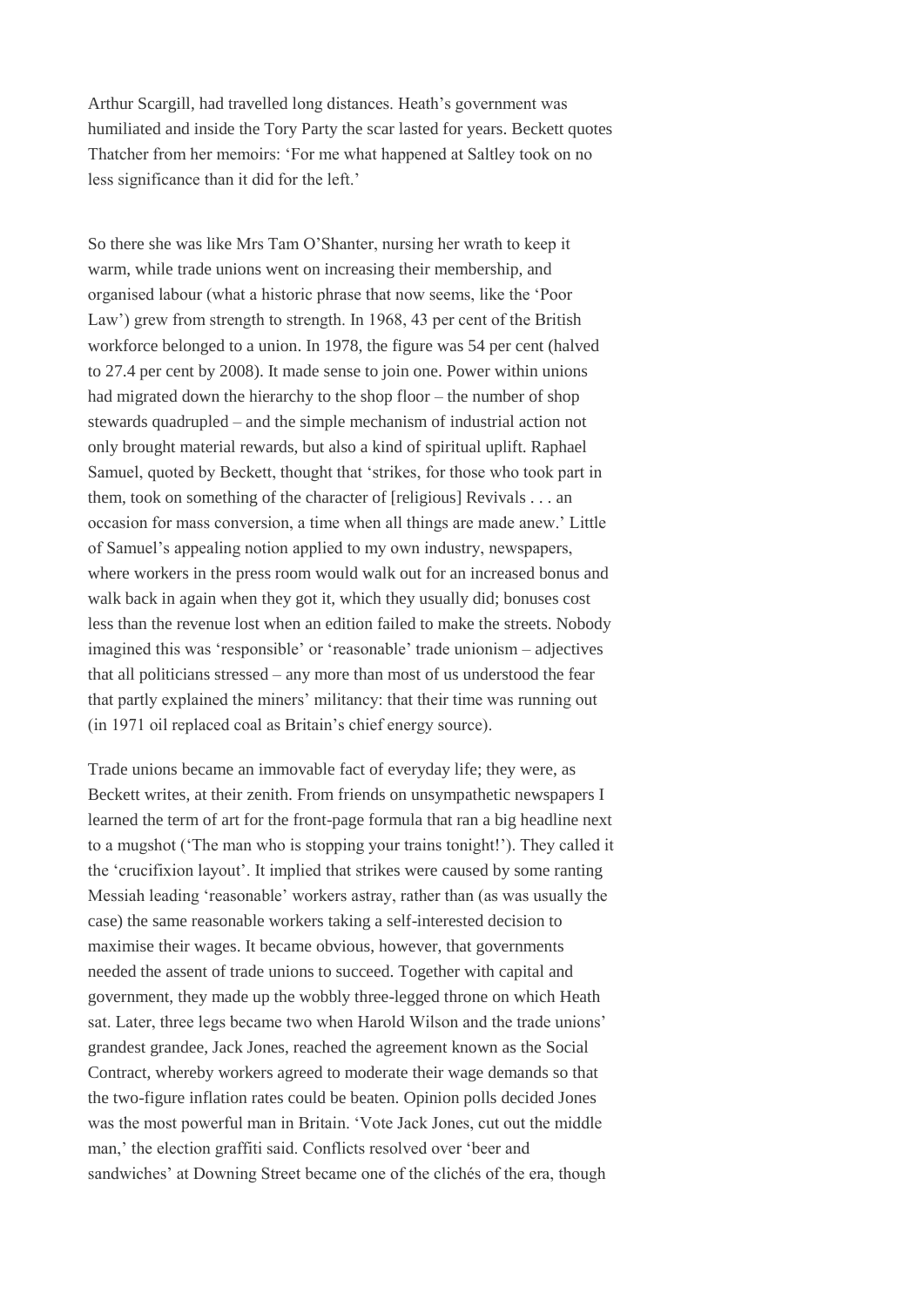Jones is said to have preferred goujons of sole. The right depicted the arrangement as trade unionists 'holding the country to ransom', while some on the left attacked it as a sell-out. In the view of the NUM leader, Joe Gormley: 'Our role in society is to look after our members, not run the country.'

It seems inconceivable now that British governments would kowtow to, or at least try to persuade and seduce, organisations of workers rather than bankers and financiers ('Vote Barclays, cut out the middle man'). But the economy was different then. Most of the heavy industry and infrastructure were publicly owned. British power stations and steel plants burned British coal. British-owned factories still made ships, cars and lorries, railway locomotives and textiles. We smoked British brands of cigarettes, drank our own Watneys, ate our own sweets. Not all of these products were flawless and often the quantities they were made in were diminishing, but they moored Britain to ways of thinking and living that were all its own. On the day Britain joined the EEC in 1973, the*Daily Mirror* published a survey into British attitudes towards the social changes that membership might bring. Only 18 per cent of those polled favoured all-day pub opening, only 23 per cent regular wine with meals, only 13 per cent continental breakfasts over bacon and eggs, only 5 per cent Sunday shopping. This might suggest a reasonably happy – if high-fat – contentment with the way things were. In fact, a low-energy fatalism had overcome large parts of an elite that once believed change, particularly economic change, to be both essential and possible. As Beckett notes, the idea of 'declinism' had nagged away in political conversation ever since anyone could remember; economic decline had been a fear even when Britain was at its most imperial. Between 1950 and 1970, when Britain's share of the world's manufactured exports shrank from about a quarter to about a tenth, it turned from a worrying prospect into an apparently unstoppable reality. Failing manufacturing industries were kept alive by state subsidy. Sterling crises were never far away. There was inflation on the one hand and unemployment on the other, see-sawing problems that were difficult to tackle together (if one went down, the other went up). The problem was, the people didn't understand. Beckett quotes a conversation, recorded in a diary, between two senior civil servants in 1975. The first asks the second how he is, and the second replies: 'Like everyone else, waiting for the collapse.' James Callaghan, then foreign secretary, wrote in his memoirs: 'Our place in the world is shrinking; our economic comparisons grow worse . . . Sometimes when I go to bed at night I think that if I were a young man I would emigrate.'

It was around that time that pessimism became a general condition, though the middle classes felt it most keenly. Inflation ate into savings, share dividends dwindled, a three-year slump in property prices, from 1974 to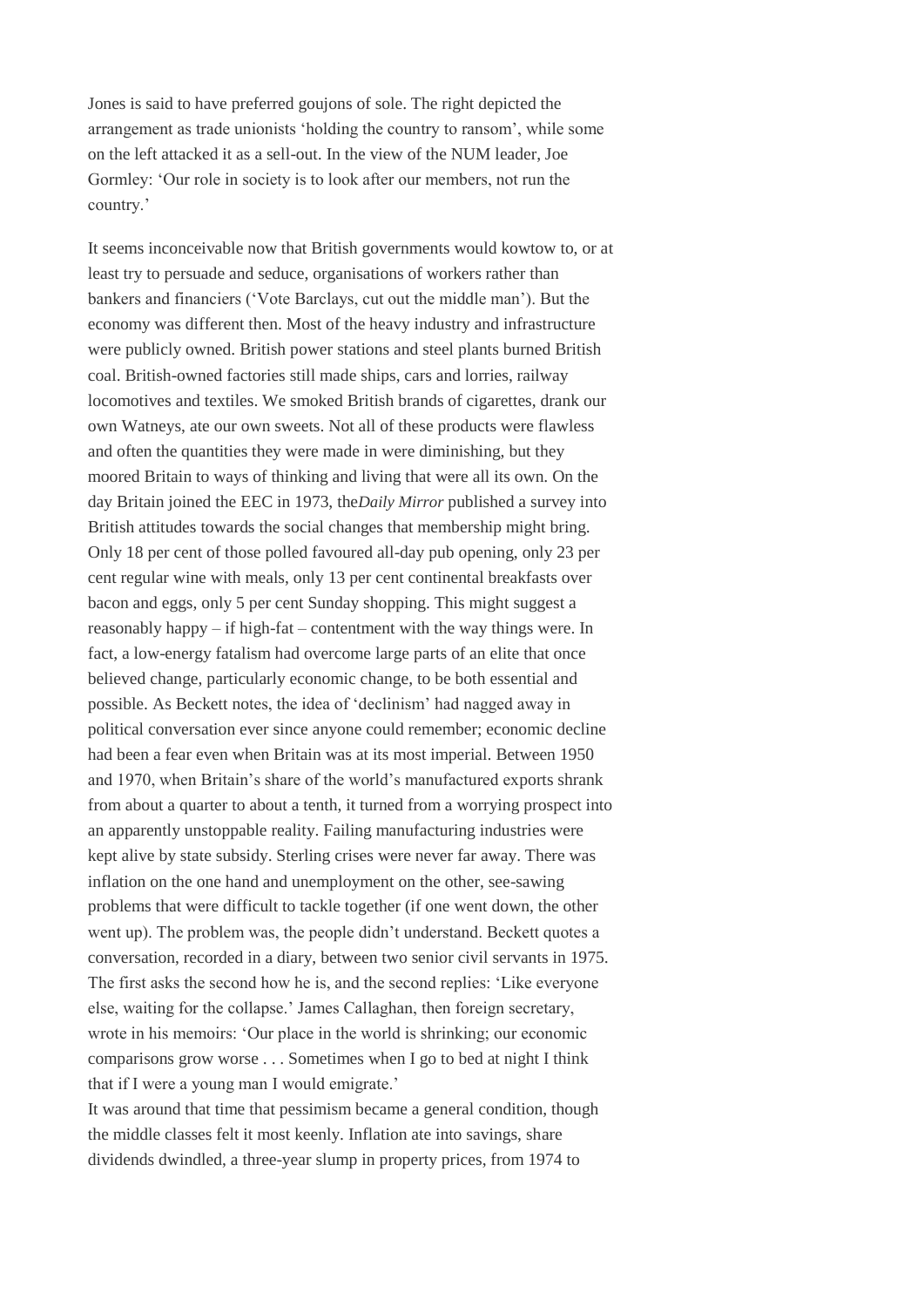1976, devalued homes. During the mid-1970s, according to Beckett, declinism

truly began to pervade the national consciousness. It filled doomy books . . . It became a melodramatic staple for newspapers, magazines and television programmes. It darkened the work of artists, novelists, dramatists, film-makers and pop musicians. It soured foreign commentary on Britain . . . And it shifted in tone; from the anxious to the apocalyptic.

In John Fowles's novel *Daniel Martin*, published in 1977, the expatriate narrator says of his homeland: 'England is already a thing in a museum, a dying animal in a zoo.' Beckett pulls many other examples (Lessing, Drabble, Spark) from what he calls the 'crisis fiction' of the time, but crisis seems too noisy a word. What I remember is the kind of hush that comes down in a fog. We ambled onwards. Politicians became blurred silhouettes in the distance. Returned to office in 1974, Harold Wilson was one of the weariest prime ministers in history, his 'clever eyes' fixed from the start on early retirement rather than any vision of national salvation. In conversations with Wilson's former colleagues, Beckett finds near universal contempt. Denis Healey says: 'He was a terrible prime minister, actually.' Gavyn Davies, then a Downing Street adviser, remembers him as bored and 'slightly an absentee prime minister'. Drink got him through the day: 'Brandy from midday till late evening, when he is slow and very slurred,' according to the diary of Bernard Donoughue, one of his kitchen cabinet. Like Heath, Wilson was ill – 'run-down', as people used to say. Persistent colds, stomach pains, a racing heart, moments of forgetfulness and bewilderment: all of these attended cabinet meetings along with the scent of Courvoisier and cigars, and may well have been early warnings for the Alzheimer's and bowel cancer that were diagnosed a few years after he quit.

One of Beckett's best discoveries is Dr Richard Stone, whose father, Joe Stone, had been Wilson's GP since the 1940s – a job that the junior Stone took over for the last 12 years of Wilson's life. 'Harold had been the master of the detail, and then he didn't have the detail,' Richard Stone told Beckett. 'Heavy drinking cuts off one layer of your thinking. You lose sharpness, facts, precision. And it's the sign of someone who's burning out. In the 1970s, Harold knew it was downhill from here.' Joe Stone became one of Wilson's closest friends, and the prime minister would often be driven in his official car to Stone's house in North London. The two men would talk for an hour or two. Stone was a good listener, a loyal keeper of confidences – he committed few details of Wilson's ill-health to paper – and had no political axe to grind. 'Part of an afternoon or an evening would slip by, the Finchley Road a distant, lulling drone,' Beckett writes. 'The prime minister's driver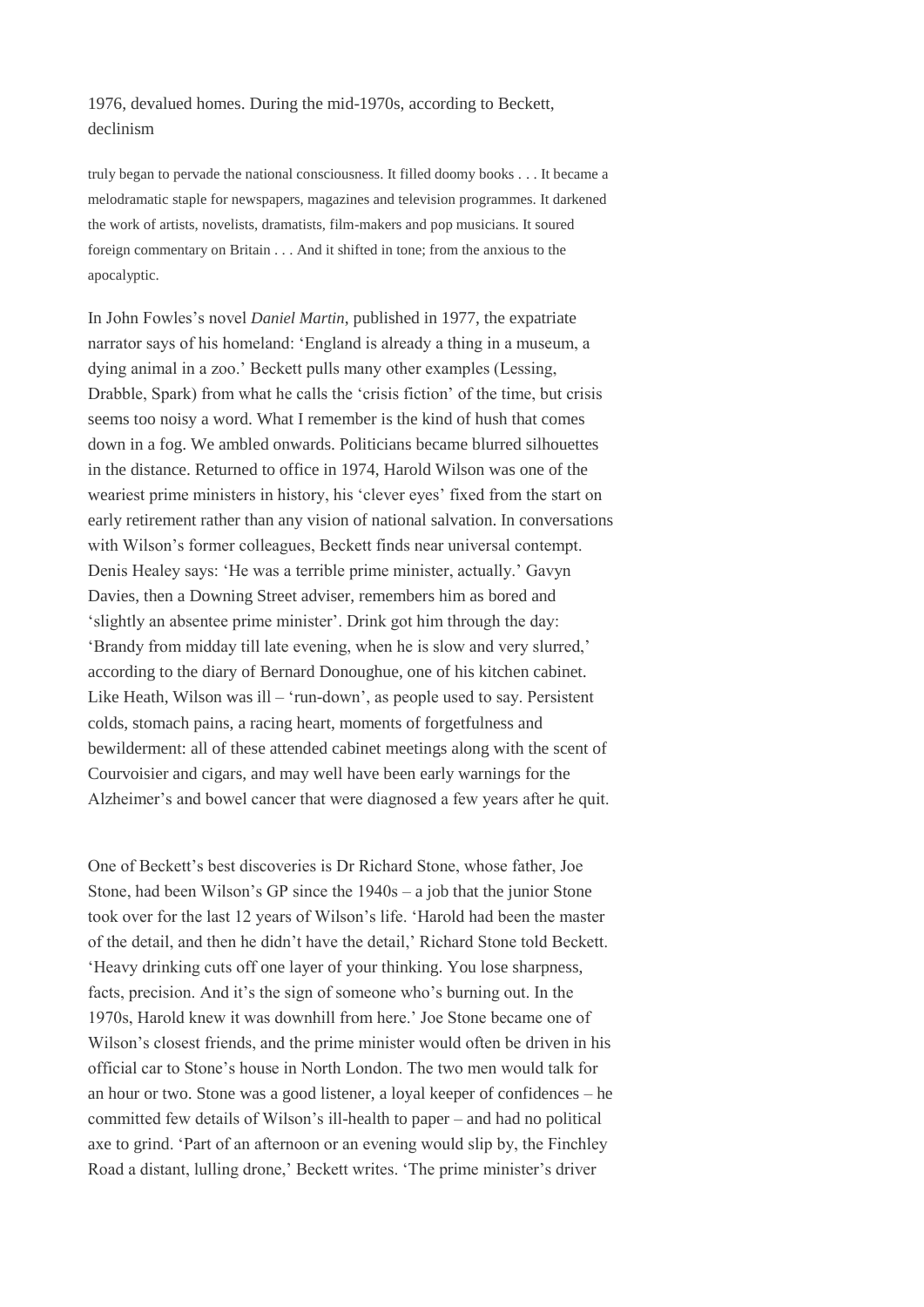would wait outside in the car. Britain's many mid-1970s problems would await Wilson's attention.' The vignette, so suggestive of a scene from*Smiley's People*, lacks the topics of their conversation. Beckett doesn't speculate, but it would be odd if they didn't include Smiley's People themselves. Wilson firmly believed that he had enemies inside the intelligence agencies and that they wanted to bring him down. At first his colleagues thought, like Shirley Williams, that he was 'off his trolley' when he pointed out bumps in the ceiling and said they held listening devices. Williams remembers a conversation in the cabinet chamber: 'That's a bug. They're bugging me.'

#### 'Really, Harold?'

'Absolutely. They're listening to everything I say. And they're determined to get me out.'

The obvious explanation, that these were the paranoid delusions of a crumbling mind, needs to be revised in the light of later disclosures that sections of MI5 and the CIA had determined that Wilson was a long-serving Soviet puppet, if not actually a spy. Williams now believes that there was 'a real attempt to try to undo him of a non-constitutional kind'. But really there was no need to supplement the exhaustion, alcohol and poor health that were already undoing him. When another sterling crisis hit Britain in 1976, Wilson's biggest worry was that dealing with it might affect his plans for retirement.

One thing about decades it may be important to understand is that the actors and a lot of the scenery date from previous ones. They don't arrive at the studio flat-packed and in mint condition, the common fault of historical feature films in which, say, a 1920s romance will have a 1920s house with a 1920s cocktail cabinet and a 1920s car in the drive, none of them with a speck of dust or a scratch of wear and tear. In 1976, Wilson was 60 and his successor that year as prime minister, Jim Callaghan, four years older. Even in a decade when it was still possible – in a newsroom, say – to think nothing of working next to a man who had fought in the war, the memories of both men had a noticeably sepia tone. In his last volume of memoirs, *Final Term*, Wilson recalled that he'd told the party in 1974 that he saw his role as being like 'a deep-lying centre-half – I instanced Roberts of the prewar Arsenal team – concentrating on defence . . . moving upfield only for set-piece occasions (witness, as I had done, Roberts's famous winning goal in the sixth round of the FA Cup against Huddersfield in 1927)'. Callaghan, just as nostalgic and even more socially conservative, told Bernard Donoughue that he'd been unaware of homosexuality 'until well into adult life'. From the podium of the 1978 party conference he sang one of his favourite Victorian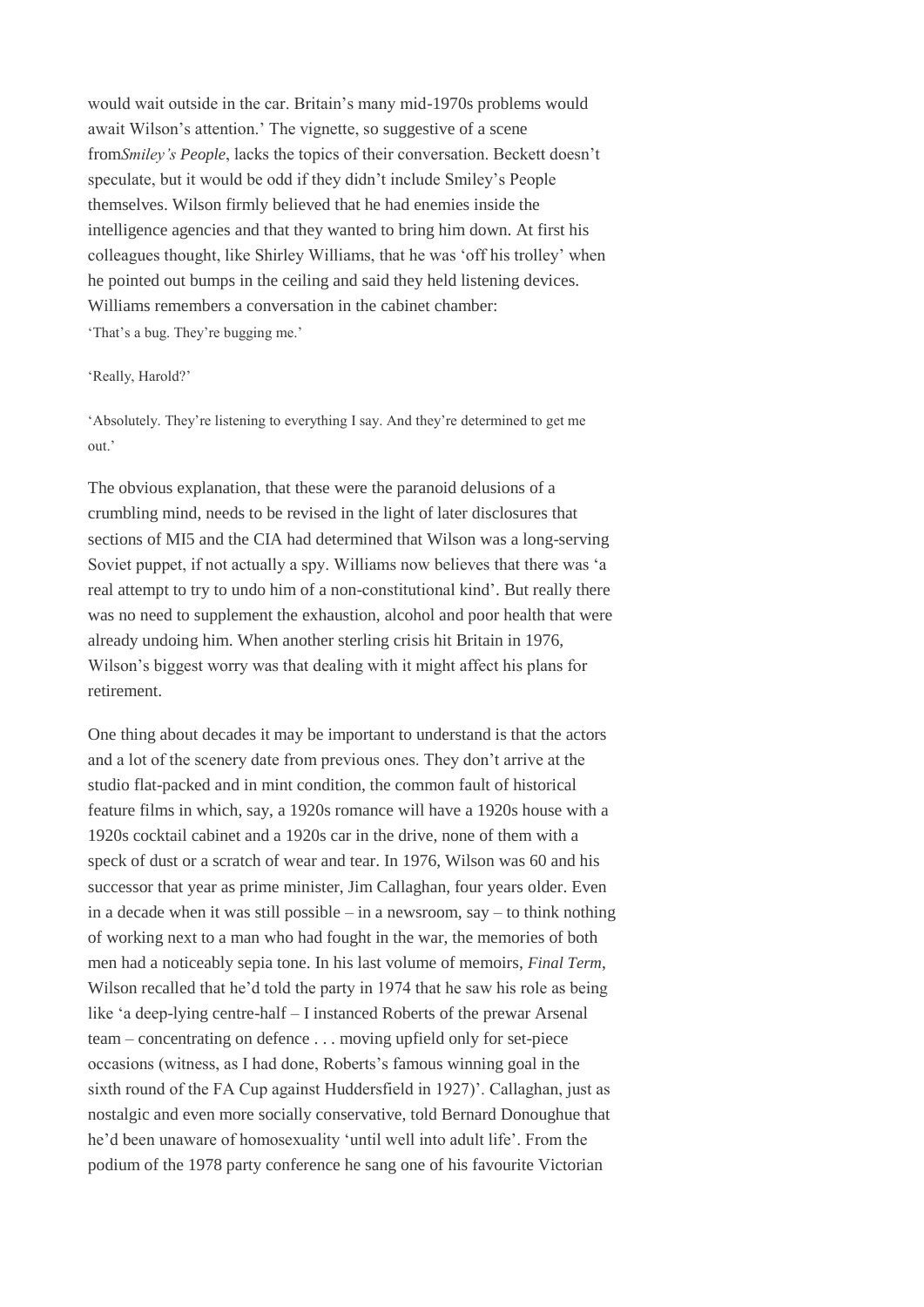music-hall songs, 'Waiting at the Church', to suggest, like a winking uncle, that he wouldn't be calling an autumn election. Most of his audience was baffled, though there were still men and women alive who knew he'd misattributed the song to Marie Lloyd when in fact it was Vesta Victoria's. The conventional wisdom now is that he should have called that election. Labour was roughly level with the Tories in the polls and the electorate in 1978 much preferred Callaghan's personality to Thatcher's. If she'd won, as she wrote in her memoirs, the pay revolt by public-sector workers that winter might have broken her government instead of ending Callaghan's. Even as it was, with the unburied dead and 'Crisis, what crisis?' and so forth, Labour increased its vote in the general election the following May by 75,000 compared with October 1974. The Tories' majority of 43 seats was owed mainly to defections from the Liberals, the Scottish and Welsh nationalists and the National Front. Within two years Britain had fallen into its biggest recession since the 1930s and opinion polls registered Margaret Thatcher as the most unpopular prime minister since polling began. 'General elections, like the beginnings and ends of decades,' Beckett writes, 'are rarely as decisive as they seem.'

Yes indeed. The truth is that the 1970s, like most decades, was a wine gum of many colours. The two years between the IMF bail-out and the collapse of the Social Contract, roughly from the autumn of 1976 to the autumn of 1978, were far sunnier than those for some time before or after. Oil from the North Sea had begun to come ashore and with it the promise of lasting prosperity. Disposable incomes and house prices rose – the latter by 50 per cent in the five years to 1980 – while unemployment and inflation fell. In a book entitled *Britain: A Future That Works*, the *Washington Post*'s London correspondent, Bernard Nossiter, was by early 1978 able to wonder if the mid-1970s 'crisis' had not been 'a case of hypochondria'. Nossiter felt London to be 'the last inhabitable great city', full of relaxed citizens who had discovered what would now be called a happy work-life balance, as opposed to what Nossiter described as the 'nervous intensity' of the crowds in Paris and New York. Britons, he suggested, might be 'the first citizens of the post-industrial age . . . choosing leisure over goods'. As Beckett points out, Nossiter was known to have soppy Anglophile tendencies; still, there was something to what he wrote. If greater equality nourishes happiness and the public good, as many have come to believe, then it should never be forgotten that in the late 1970s Britain became a more equal country than it had probably ever been and certainly than it has been since. Beckett's book is not all out revisionism; the facts of industrial turmoil can't be revised away. But that one fact of greater equality suggests that the received wisdom of the 1970s as Britain's nightmare decade is little more than a politically convenient libel which suits a narrative of redemption. We must never go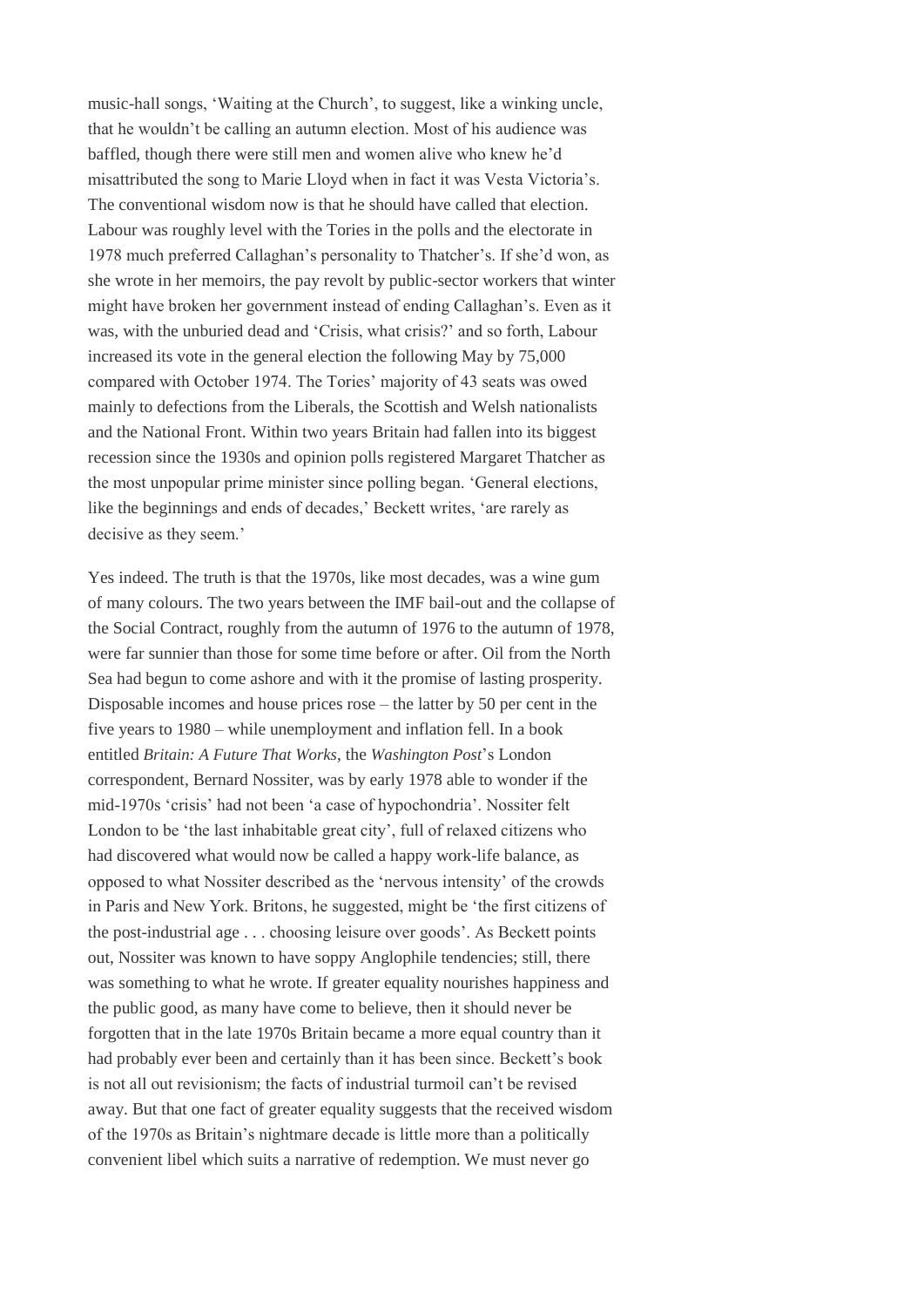back to the 1970s? Perhaps we should be lucky. There are worse places, as we may shortly see.

## **Letters**

#### Vol. 31 No. 17 · 10 [September](http://www.lrb.co.uk/v31/n17/letters#letter2) 2009

Ian Jack's review of Andy Beckett's *When the Lights Went Out* is marred by a fearful howler (*LRB*, 27 [August\)](http://www.lrb.co.uk/v31/n16/ian-jack/downhill-from-here). It wasn't Jack Jones who insisted on goujons of sole at monthly meetings with Treasury ministers, but Hugh Scanlon. Joking apart, the IMF visitation of 1976 is still reliably posted as the ultimate failure of a Labour government. In fact, the IMF-precipitating episode of 1976 was sparked by someone at the Treasury, never identified, selling pounds for dollars in the wake of the cuts imposed and recovery achieved in 1975 by the chancellor, Denis Healey. Derek Mitchell, then permanent secretary at the Treasury, would later tell me that the entire 1976 episode, IMF and all, had been 'strictly a headline crisis'. Indeed as the crisis broke, the scarcely pinko *Investors Chronicle* had asked: 'why now, when the real crisis was last year?'

A few other important things haven't made it into the received record. The voluntary incomes policy, so successful until late 1978, owed its melancholy collapse essentially to James Callaghan, but for deeper reasons than the famously complacent 'Crisis, what crisis?' Callaghan had played with the notion of replacing Healey with the protectionist Tony Crosland and had withdrawn support in cabinet for a 2 per cent increase in the minimum lending rate until Healey threatened resignation. Initially sceptical about the voluntary incomes policy, when it prospered he promptly pushed it too far. An amazed and derisive Roy Hattersley tells how in 1978, a civil servant from the PM's office, Kenneth Clucas, informed him that 'Number Ten is thinking about 3 per cent.'

There had been sufficient warning across that year from union conferences – including the T&G's, where Jack Jones had been booed – that even 5 per cent could not be held. However at the outset, November 1976, Healey had been advised by his Leeds constituency party chairman, Ashoke Bannerjee, that the influence of differential earnings was such that for the policy to work, 'benefits ought to be lower compared with earnings.' Healey had agreed and argued in cabinet for a year's freeze on benefits. The cabinet's refusal may be the single most significant cause of the Winter of Discontent, a revolt of the low paid if ever there was one. Callaghan's later insistence on yet deeper wage restraint simply compounded his initial failure to fight for this painful but realistic principle.

By and large, Callaghan has had an indulgent press, but his own judgment of his actions can be found in the nervous breakdown, paralysis of will and complete failure to communicate with civil servants and ministers he suffered across two to three weeks at the end of 1978, going into 1979 – something related to me by his private secretary, Kenneth Crowe, but not included in the standard narrative. The 1970s are perhaps best remembered as a failure so nearly a success as to approach tragedy.

#### **Edward Pearce**

#### York

#### Vol. 31 No. 18 · 24 [September](http://www.lrb.co.uk/v31/n18/letters#letter7) 2009

It was disappointing to read Ian Jack echoing rather than challenging all the old prejudices about Harold Wilson's premiership (*LRB*, 27 [August\)](http://www.lrb.co.uk/v31/n16/ian-jack/downhill-from-here). He must by now recognise that many of the fables and legends about Wilson are unfair and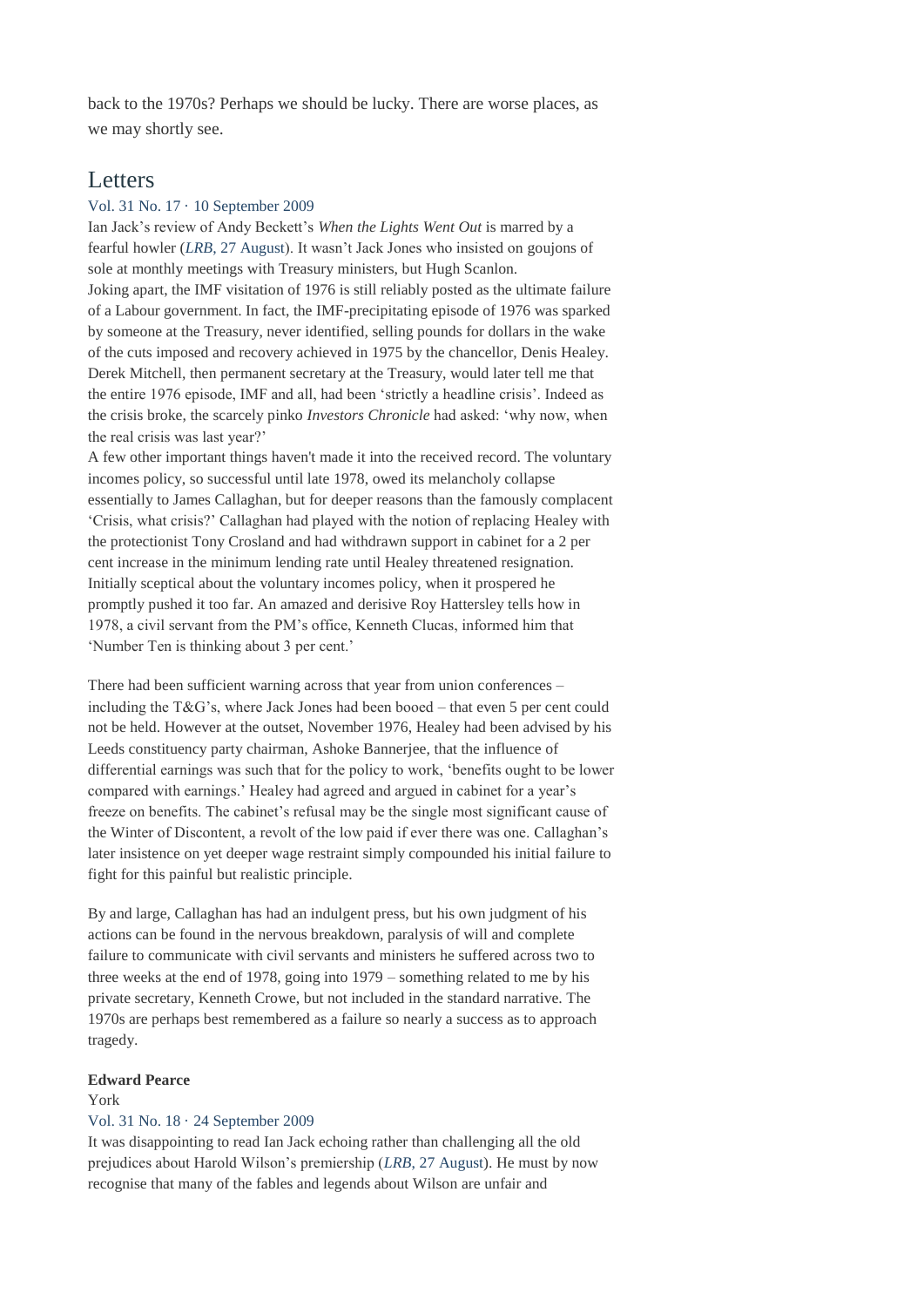inaccurate. Wilson was a more effective figure than, say, Tony Blair both as prime minister and as leader of the Labour Party – and not only in his policy on Vietnam compared with Blair and Iraq.

The gossip about his drinking habits is quite out of place. Until his final years he was an extremely modest drinker. His 'brandy period' was entirely reflective of seriously failing health. At the height of his powers he was unmatched as a parliamentarian, and only now are we beginning to appreciate his handling of that most complex period, the 1960s, which Ian Jack describes as 'a transformative decade for most people in the Western world'. At the same time he was far from 'off his trolley' in suspecting the attempts to destabilise his government, as I explain in my book *From Bevan to Blair*. I worked closely with Wilson in the 1970s and he was in my view one of the most important, talented and civilised of our postwar prime ministers.

**Geoffrey Goodman** London NW7

# **When the Lights Went Out, By Andy**

# **Beckett (Review in The Independent)**

In the lexicon of British political abuse,"the Seventies" has become shorthand for "failure". This was the era of strikes, power cuts and the three-day week. Weak governments struggled to stay in office with small majorities. Three successive prime ministers – Edward Heath, Harold Wilson and James Callaghan – came to be hated by many in their own parties.

Part of the problem sprang from a global crisis produced by the rise in the oil price after the Arab/Israeli war of 1973, but this was also a decade (perhaps, come to think of it, the last decade) when there was something specifically "British" about British problems. Politicians were obsessed by their country's decline, particularly in relation to France and West Germany, and sometimes convinced that "going into Europe" would solve their problems. Ugly new words and phrases – stagflation, relativities, phase three - suggested an economic crisis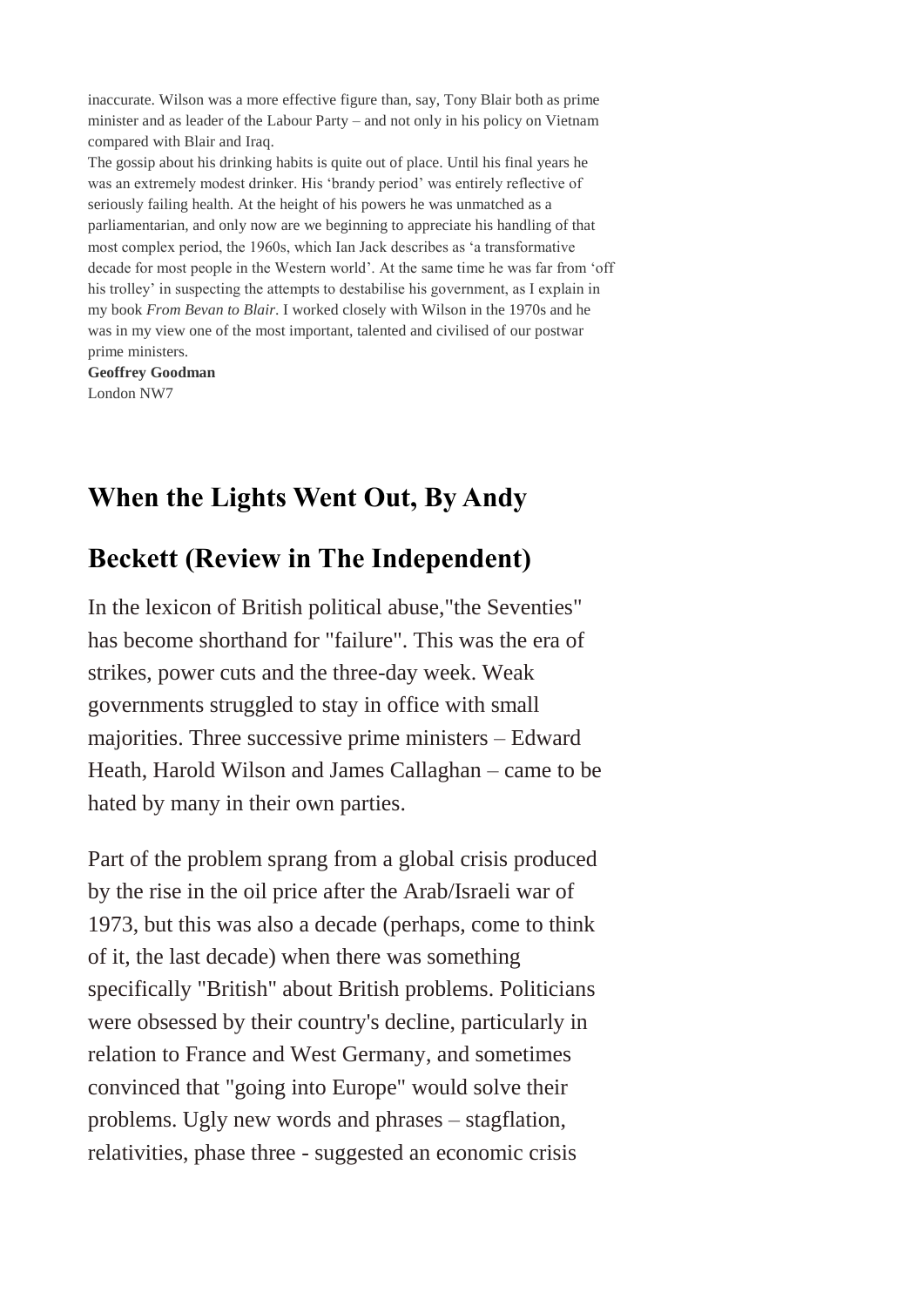that was, like some monster on Dr Who, simultaneously terrifying and faintly ridiculous.

Andy Beckett's stimulating and scrupulously researched book put the Seventies into a new perspective. Rather than painting everything in black, he portrays a decade of multi-coloured political and social psychedelia (he suggests at one point that the "real sixties" happened after 1970), marked by the rise of feminism and environmentalism as much as by strikes and the weakness of sterling.

The left seemed like an incongruous coalition of disparate, often mutually hostile, interests. Demonstrations against the Heath government's Industrial Relations Act attracted middle-aged trade union officials, leather-jacketed revolutionaries from North London Polytechnic and members of the Gay Liberation Front, some of whom carried placards that read "Poof to the Bill".

Beckett is particularly good at resurrecting the fantasies of the 1970s. Sometimes these were fantasies of apocalypse as serious people prophesied the arrival of a right-wing dictator or the collapse of urban life. Sometimes they were fantasies of hope as the inhabitants of squats and communes believed that they had created a new kind of society.

Looking back, however, the wildest fantasies of all often seem to have been those projects of technocratic modernisation that the government itself entertained. Edward Heath was particularly taken with a proposal to build a whole new town around an airport constructed on Maplin Sands in the Thames Estuary.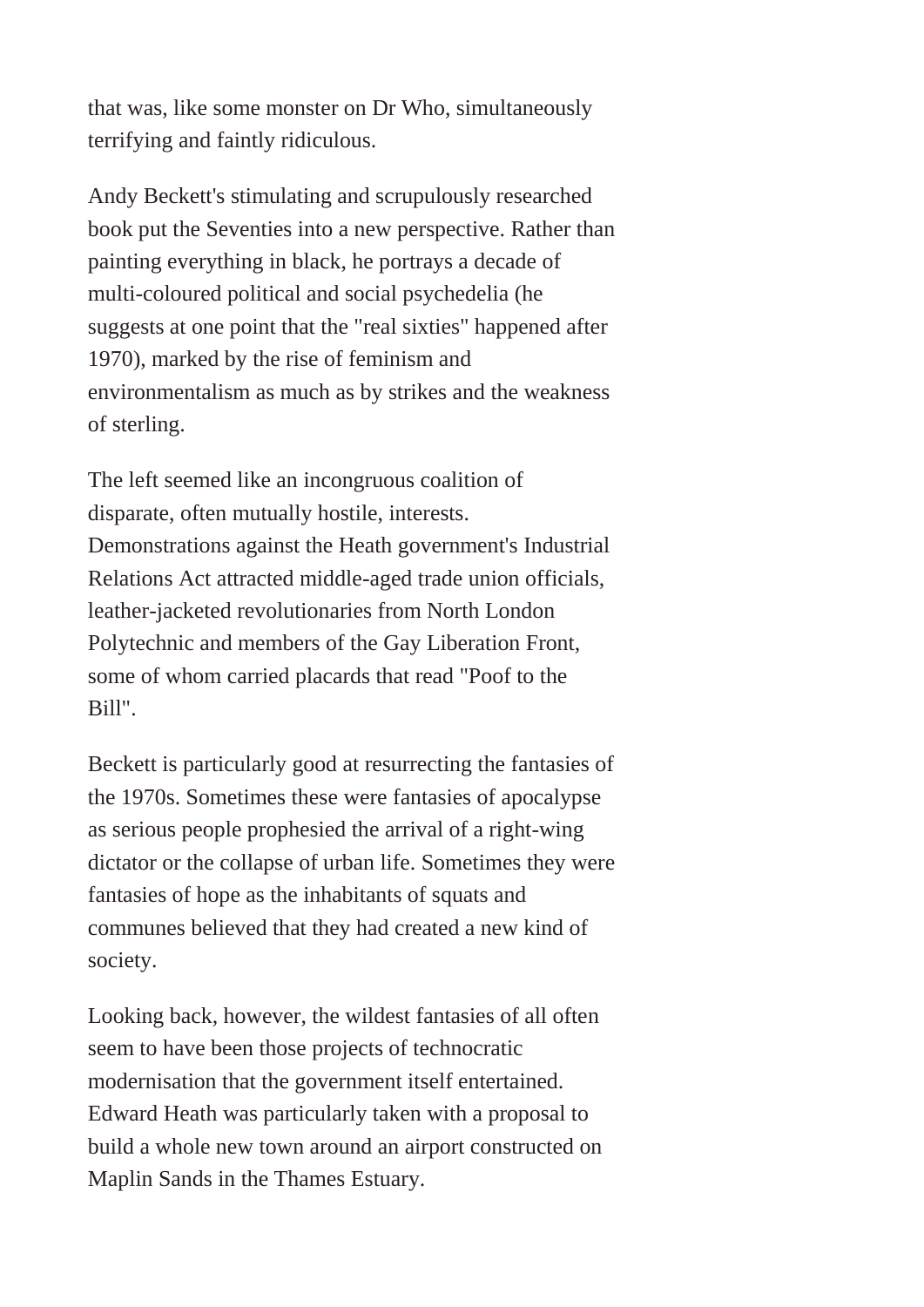At times, I wondered whether Beckett's attention to the complexities of the 1970s had not obscured two simple, and partly related, divisions. The first of these was chronological. Margaret Thatcher's accession to the leadership of the Conservative party (in 1975) and, perhaps more importantly, the conversion of some Labour leaders to monetarism (in 1976) reflected a changing political climate. The brief and violent career of the Sex Pistols (who released their first record in 1976) blasted the orthodoxies of youth culture. Thousands of teenagers decided, almost overnight, that flared trousers, long guitar solos and The Lord of the Rings were pathetically uncool.

The second division was social, and cut across the chronological one. The great crisis of the mid-1970s was experienced most sharply by elites. This was conspicuously true in the sphere of economic policy; civil servants, academics and politicians were filled with morbid gloom at a time when many ordinary people seem, if retrospective opinion surveys are to be believed, to have been happy.

Part of this was a matter of class. The 1970s was an awkward time for the middle classes. It was they who most resented inflation, the abolition of grammar schools and the sudden sense of relative weakness that came from the realisation that a strike by, say, university professors was unlikely to bring the country to a halt. The big winners from the 1970s were the working classes, or rather those parts of the working classes - white, male and, in Ulster, Protestant - that were most effectively represented by trade unions.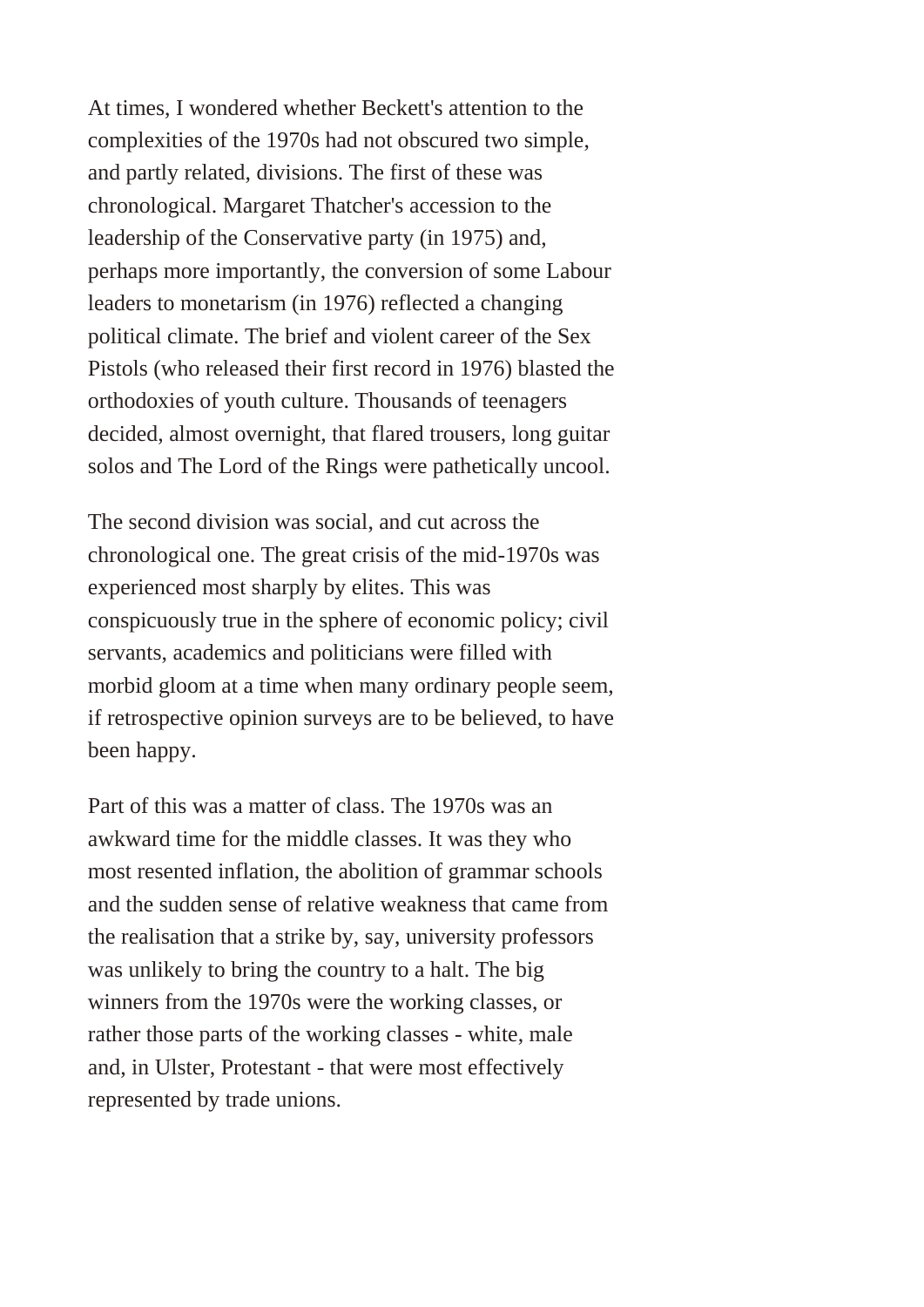Class, however, did not account for it all. The punk revolution was also played out among a certain kind of elite. The Clash replaced Led Zeppelin on the John Peel Show, but on mainstream radio neither was played much. With his intense distaste for the cosiness of the post-war years, Johnny Rotten, of the Sex Pistols, had more in common with Peter Jay, the earnest Wykehamist who preached against inflation in the pages of The Times, than either man had in common with the mass of the population.

Queen Elizabeth's Silver Jubilee of 1977 illustrated the gulf between elites and the masses. Their record entitled "God Save the Queen" brought the Sex Pistols into conflict with the workers from the pressing plant, who walked out in protest at "treason". However, the Jubilee also worried Norman Tebbit and Nigel Lawson, who thought that it revealed a country that was still too conservative for their radical variety of Conservatism.

No one will agree with all that Beckett says but even, perhaps especially, those of us who have our own memories of the 1970s will profit from reading this book. He captures the mixture of high drama and surreal absurdity that so often marked the period – as when a group of negotiators from the International Monetary Fund hid themselves away in a changing room at a fashionable Mayfair tailor. His greatest strength lies in a willingness to take the 1970s seriously on their own terms. He resists the temptation to treat the decade as a mere prequel to Thatcherism. Indeed, in this account, Thatcherites often emerge as rather marginal figures swimming against the current of their times. Airey Neave is as much a bad-tempered ex-soldier ranting about a free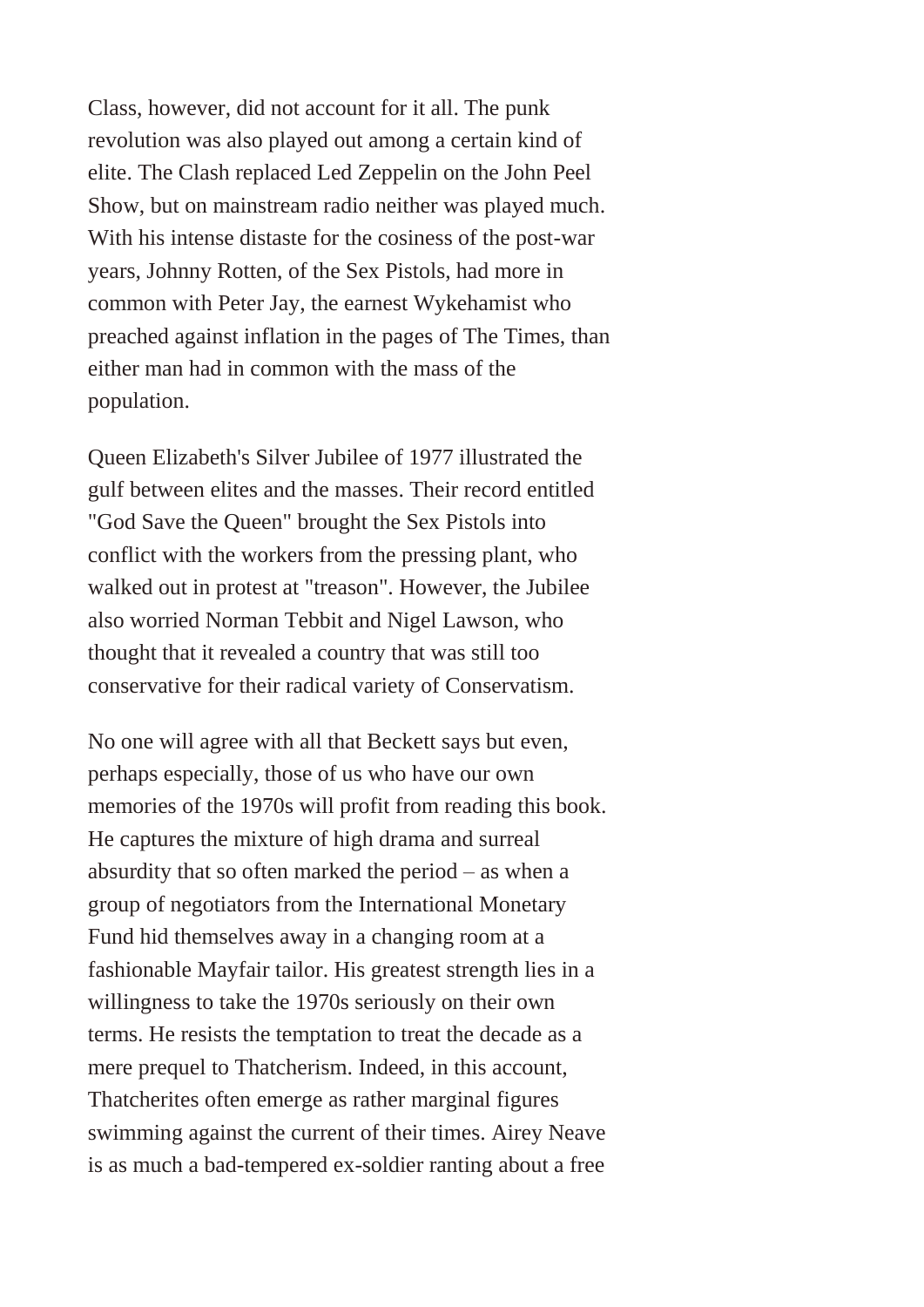pop festival as he is the cold-blooded mastermind behind Thatcher's takeover of the Conservative Party.

Beckett's artful interviews with people who lived through the events that he describes are often more revealing than thousands of pages of government documents. He talks to a taxi driver in Armagh who insists that he is proud of the years that his father spent as an IRA prisoner, but Beckett catches the mix of hesitation and over-emphasis which tells us so much about what it was like to grow up as a child of the Troubles. There is also an elegiac quality to the way in which many interviewees describe a lost decade when the radical left could still feel optimistic. Beckett talks to Philip Bellingham, who worked next door to the Saltley Coke depot, closed by Arthur Scargill and his flying pickets in 1972. Bellingham recalls how someone painted "The miners will win" on a wall, and how the graffiti was still there after the miners' strike of 1985 had been defeated.

*Richard Vinen's new book is 'Thatcher's Britain' (Simon & Schuster)*

## **Close calls and high turnouts**

Labour lost power in June 1970 when Edward Heath gained a 30-seat Tory majority; in the "Who governs?" election of February 1974, Harold Wilson returned with a minority Labour government. That October, Wilson scraped a majority of 16. Labour hung on until Mrs Thatcher arrived in 10 Downing Street with a majority of 26 in June 1970. Turnout during the decade shamed later, apathetic times: in February 1974, it was 78.8 per cent, almost 20 points higher than in Blair's second victory of 2001.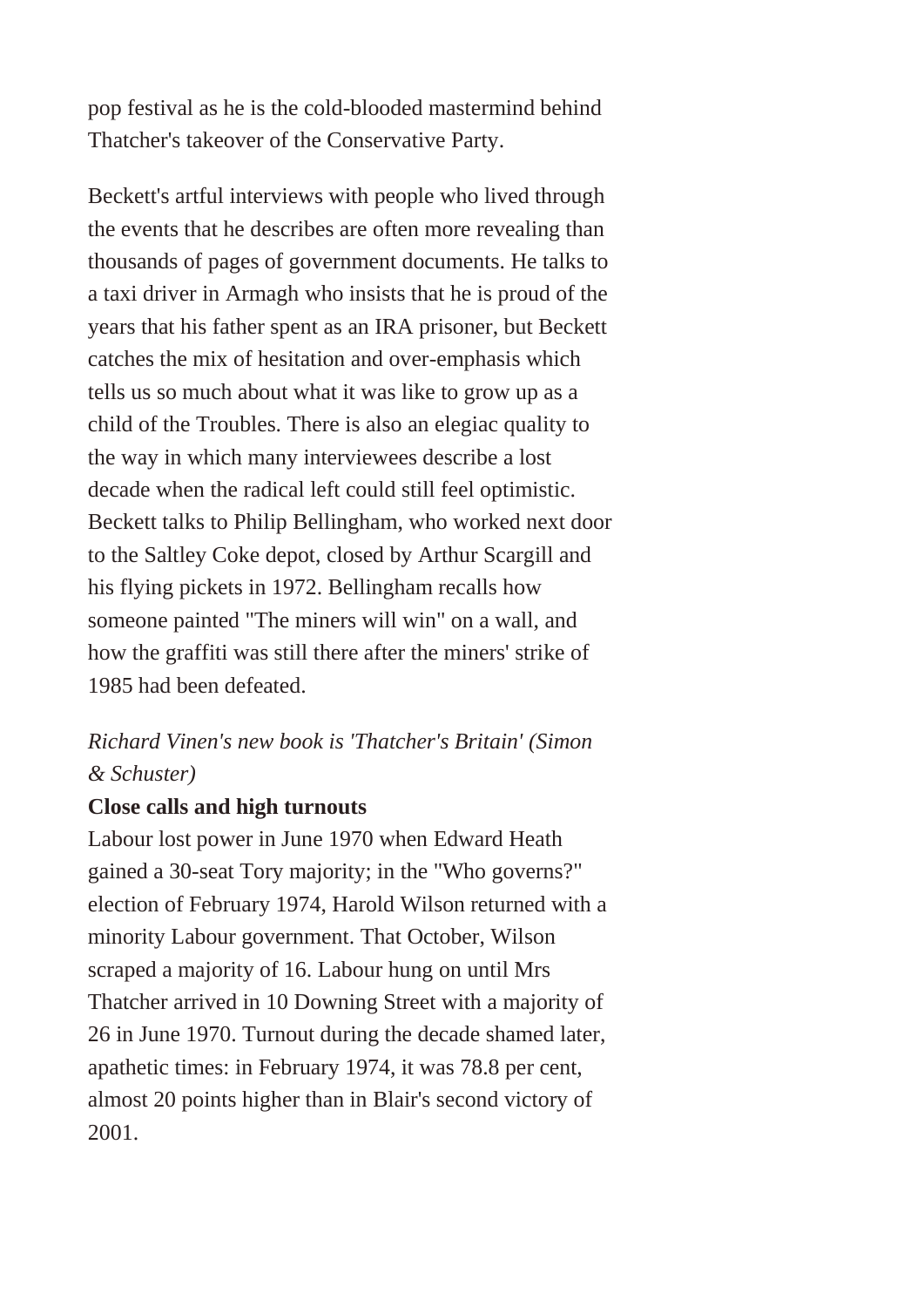Review in The Daily Telegraph, by Roy Hattersley

# When the Lights Went Out: Britain in the Seventies by Andy Beckett: review

Roy Hattersley enjoys a requiem for old Britain, reviewing When the Lights Went Out by Andy Beckett

Email

## By Andy Beckett

3:52PM BST 30 Apr 2009

Sometimes it seems that I am the only person in Britain who enjoyed the Seventies. So it was a great relief to read that, according to the Measure of Domestic Progress – an "index of social and economic wellbeing" – 1976 was the best year in the second half of the 20th century. It was also the year in which Britain borrowed £2.3 billion from the International Monetary Fund. But that apparent humiliation was not as bad as we thought at the time. In *When the Lights Went Out*, Andy Beckett tells us that it was the 15th occasion on which Britain had asked the IMF for help. I was a cabinet minister when the loan was negotiated. Why did I not know that our application was routine? My ignorance may help to explain how we got into the crisis in the first place.



When the Lights Went Our by Andy Beckett

As Denis Healey says towards the end of the book, we did not even need the money. The Treasury had miscalculated the size of the public sector borrowing requirement.

Beckett's account of the crisis is not wholly reliable. One chapter would not be very different had it been taken down from Tony Benn at dictation speed. There are even quotations from speeches that Benn noted making to the cabinet. In the Benn version, while cowards flinched and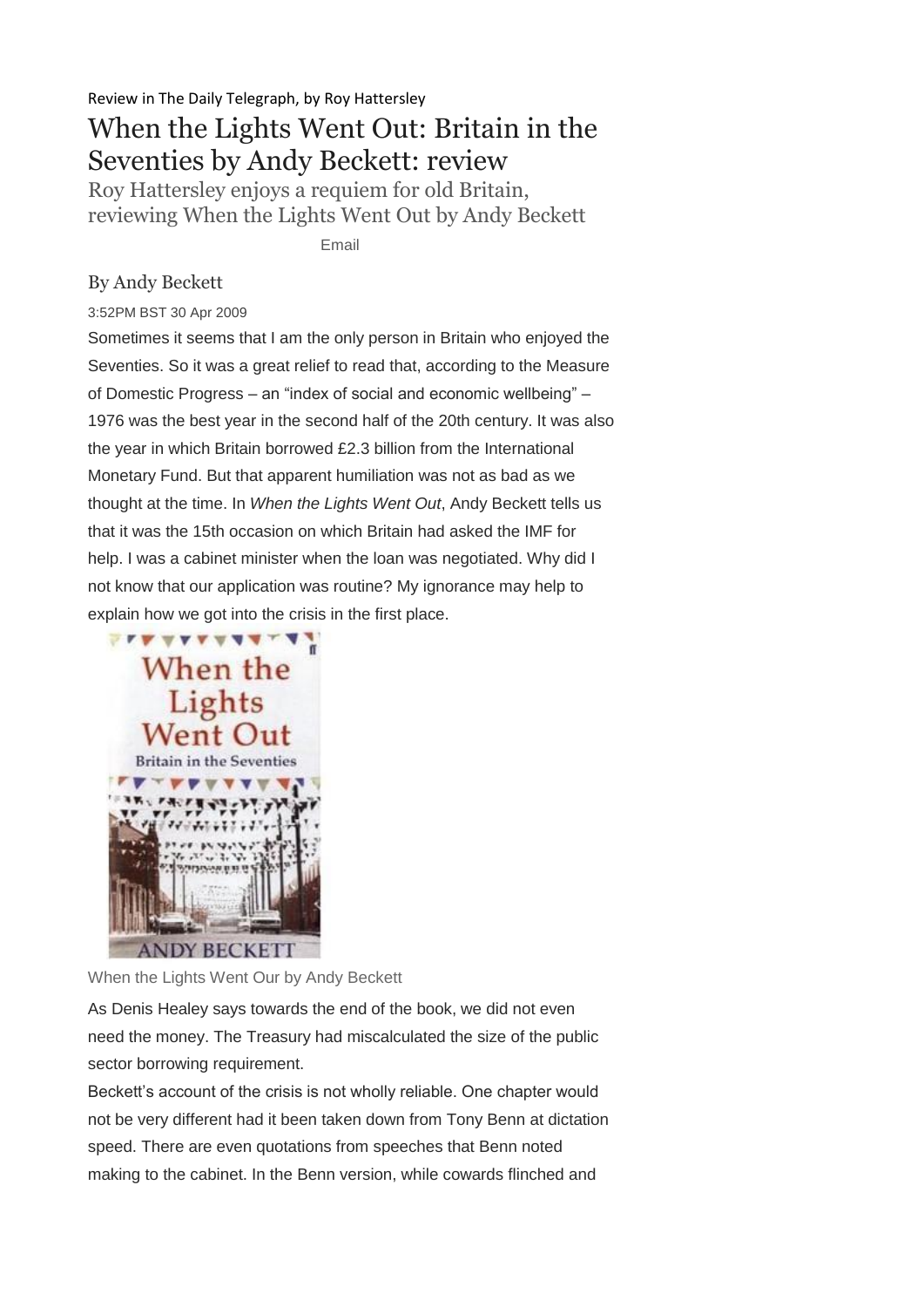traitors sneered, he argued that "cuts and deflation will not be acceptable". I do recall him insisting that his "alternative economic strategy" did not require deflation.

#### **[Ways With Words Festival 2010](http://www.telegraph.co.uk/culture/books/ways-with-words/)**

At the time, Healey was carving away at the newspapers with a razor blade. He paused to demand the name of a reputable economist who supported that view. Quick as a flash the answer came: "Wynne Godley". Holding aloft a cutting, Healey read aloud a couple of paragraphs from a letter which set out the need to depress the economy. Then, in a dramatically hushed voice, he added "Signed, Wynne Godley, King's College, Cambridge."

Beckett's slanted description of this event should not prejudice potential readers against this beautifully written and hugely entertaining book. The author has the ability to make the prosaic seem exciting and some of his characters would be at home in a Victorian melodrama. Ted Heath, near the end of his life, was "standing on his own, hugely stout, in a suit so pale it was almost luminous… an air of immense contentment about him". Arthur Scargill "wore a black suit which emphasised the paleness of his face" and "spoke in a thin but piercing voice that leapt unevenly in tone at moments of emphasis".

On the other hand, Jack Jones, the veteran transport union leader who died last week, "spoke in an unhurried level voice, as if he expected people to pay attention".

I knew Jack Jones for 40 years, but it was not until I read this book that I recognised that defining characteristic.

Beckett gives due prominence to the miners' siege of the Saltley coke depot which made changes in industrial relations law both irresistible and highly prescriptive. Did John Hoskyns, one of Margaret Thatcher's early advisers, really claim that in 1979 the Conservatives were "saved from defeat" by the unions alone? If so, he was wrong. By then the country had lost faith in collective solutions and wanted rugged individualism. Nothing made that clearer than Jim Callaghan's speech to the 1976 Labour conference: "We used to think that we could spend our way out of a recession… I tell you in all candour, that option no longer exists." Together with the "winter of discontent", that speech marked the end of old Labour. Beckett describes both turning points in admirable detail. He does not, however, give enough emphasis to entry into the Common Market in 1973. That was the end of old Britain.

The treatment of Callaghan's speech clearly benefits from the help Beckett received from Peter Jay (the former prime minister's son-in-law)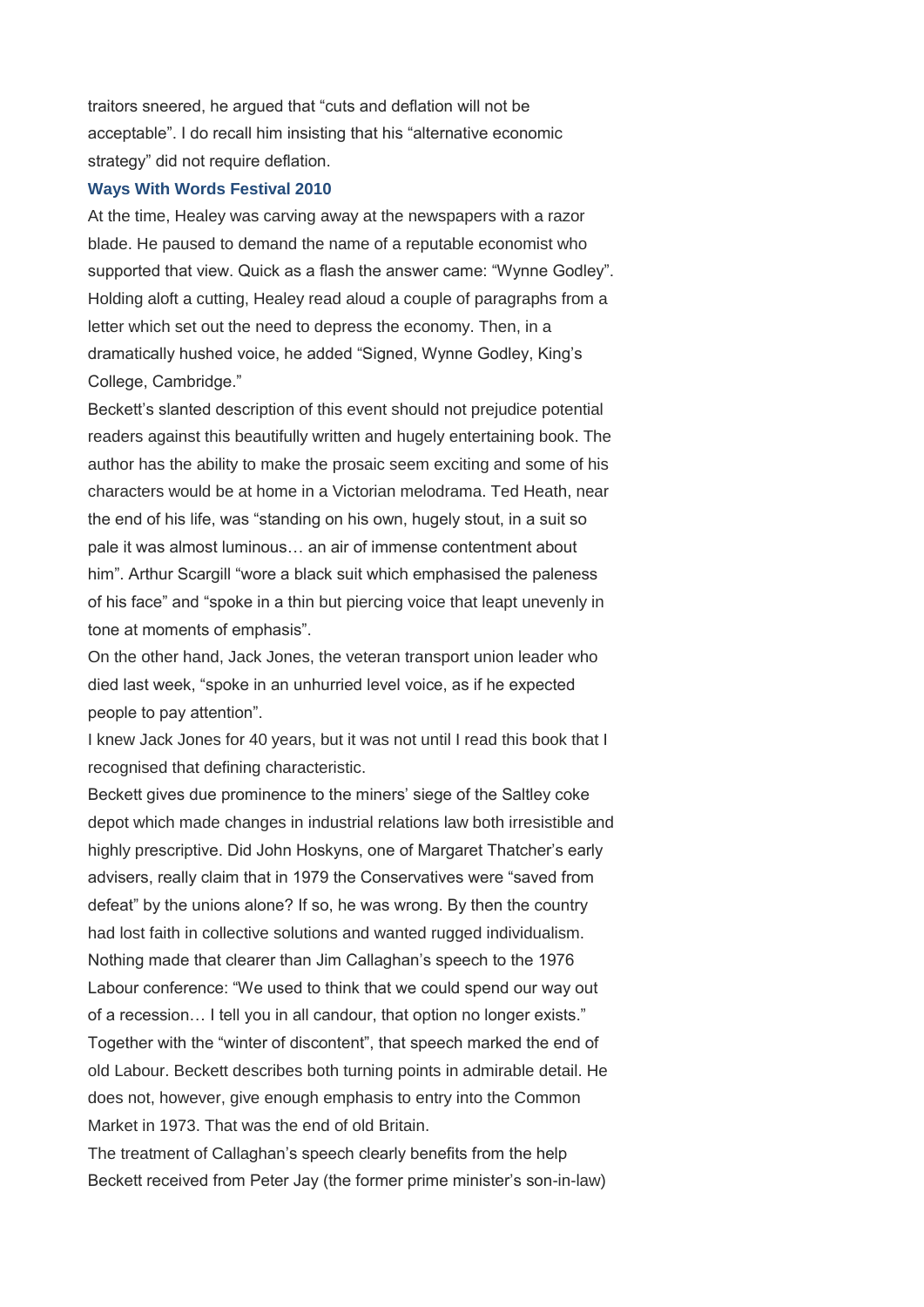who persuaded him to lay deficit financing to rest. Regrettably, Beckett is not so revealing about all his sources. The origin of some information is obvious – at least to the authors of the books in which it first appeared. But notes are necessary, not to pamper egos, but to allow the reader to make a judgment about reliability.

Beckett's clear intention is to explain that the Seventies were not as unceasingly awful as they are regarded as having been. He would have achieved this more convincingly had he dealt not only with the events that commanded front pages, but also with theatre, music or sport. From the three-day week that gives the book its title to the election of Thatcher at the end of the decade, pleasures – untouched by Whitehall and Westminster – abounded. Only the politics possessed a desperate excitement. But that was enough to make me enjoy 10 turbulent years. Roy Hattersley's 'Borrowed Time: the Story of Britain between the Wars' is published by Abacus

# **The twilight zone** A new study of Britain in the 1970s argues that there was

more to the decade than a

 $\bullet$  $\bullet$ 

slow slide towar

BYDAVID [MARQUAND](http://www.newstatesman.com/writers/313187)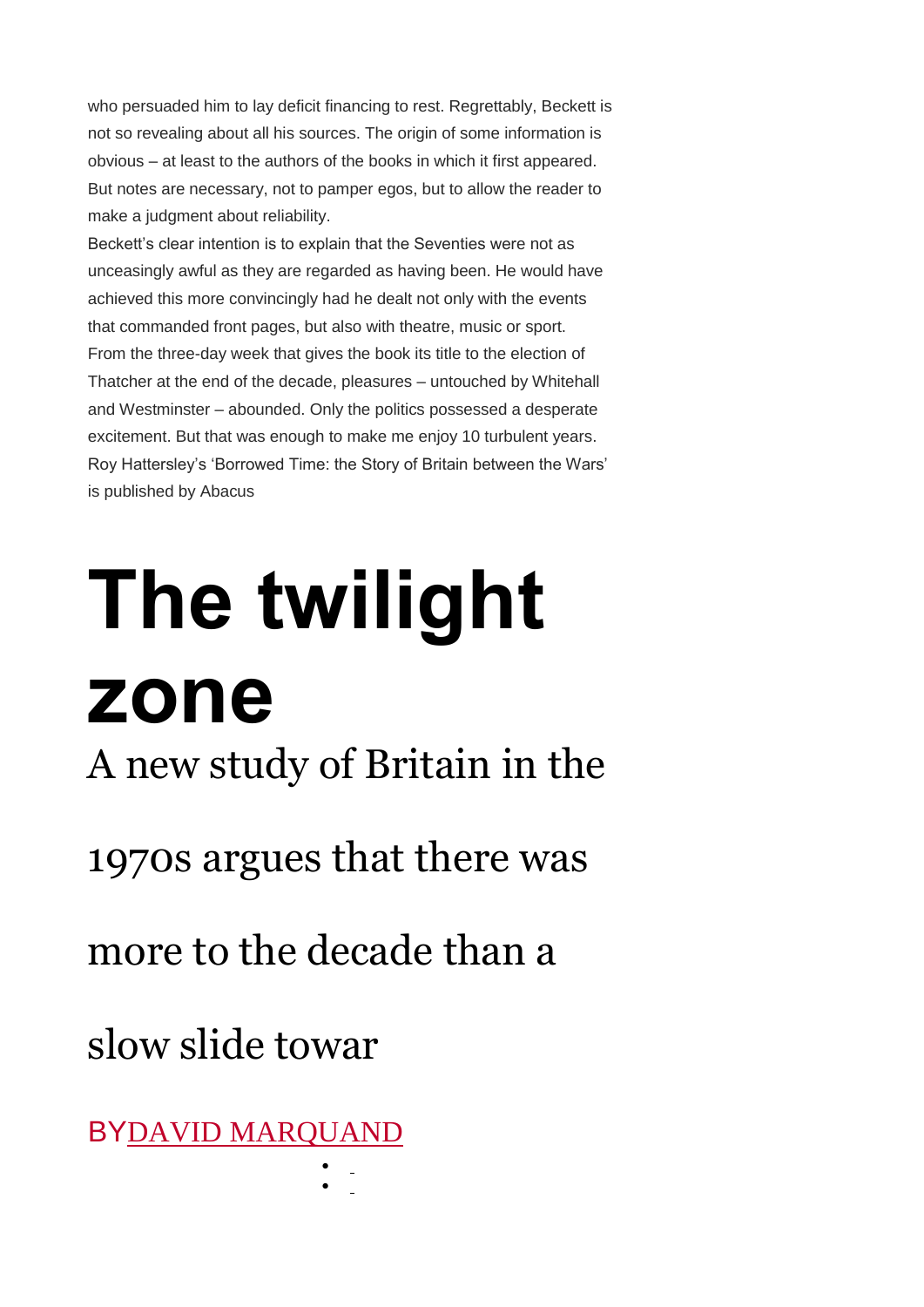### **When the Lights Went Out: Britain in the Seventies (Review in the New Statesman) Andy Beckett Faber & Faber, 586pp, £20**

 $\bullet$  $\bullet$ 

The sudden collapse of the rampant casino capitalism of the recent past has been a shot in the arm for a left demoralised by New Labour's treachery to the old gods of Keynesian social democracy. Market fundamentalism has been discredited, and Friedrich Hayek and Milton Friedman have been toppled from their perches. The rational economic actor that a generation of economists put at the centre of their conceptual universe has turned out to be a myth. In the crucial financial sector, at least, the herd instinct has turned to count for more than cool-headed calculation. As a result, the state has come in from the cold. Fiscal prudence is no longer a virtue. In the United States and Britain, at least, deficit financing has become not just respectable, but mandatory. To many – perhaps most – social democrats the moral seems clear. At long last, history has put a swath of clear, red water between left and right, and the task is to return to the good old days when Keynes was in his heaven and all was well with the world.

All this gives an urgent topicality to Andy Beckett's new history of Britain in the 1970s that he cannot have expected when he started work on it five years ago. For the Thatcher revolution did not descend miraculously from a clear sky. It was a child of the crises of authority, the state and the social order that racked Beckett's Britain. It was during the 1970s, and thanks to what happened in the 1970s, that Margaret Thatcher herself became a Thatcherite. Before then, she had been a medium-level Conservative politician, with nothing but her gender and her more than usually rebarbative accent to distinguish her from myriad other Conservative politicians. Even her trailblazers, Enoch Powell and Keith Joseph, were not yet fully fledged Hayekian ideologues. Still less were the great mass of Conservative MPs and constituency associations. What made them Thatcherites – what made Thatcher herself a Thatcherite – was that the governing philosophy of the postwar period collapsed in failure and humiliation, leaving a vacuum that its custodians could not fill.

Not that Beckett draws that moral from his story. Indeed, he does not draw explicit morals at all. His book is high-quality, vivid journalism, not academic history or social science. He has tried to tell it like it was – to "bring the decade back to life", as the dust jacket puts it – and he does this by focusing on a series of more or less revealing episodes, not by telling a connected story. Some of the incidents are familiar, but others have been virtually forgotten. His account of the notorious Battle of Saltley Gate during the 1972 miners' strike, when Arthur Scargill's pickets overwhelmed the police and in effect closed the coke depot to lorry traffic, is brisk and accomplished, but it does not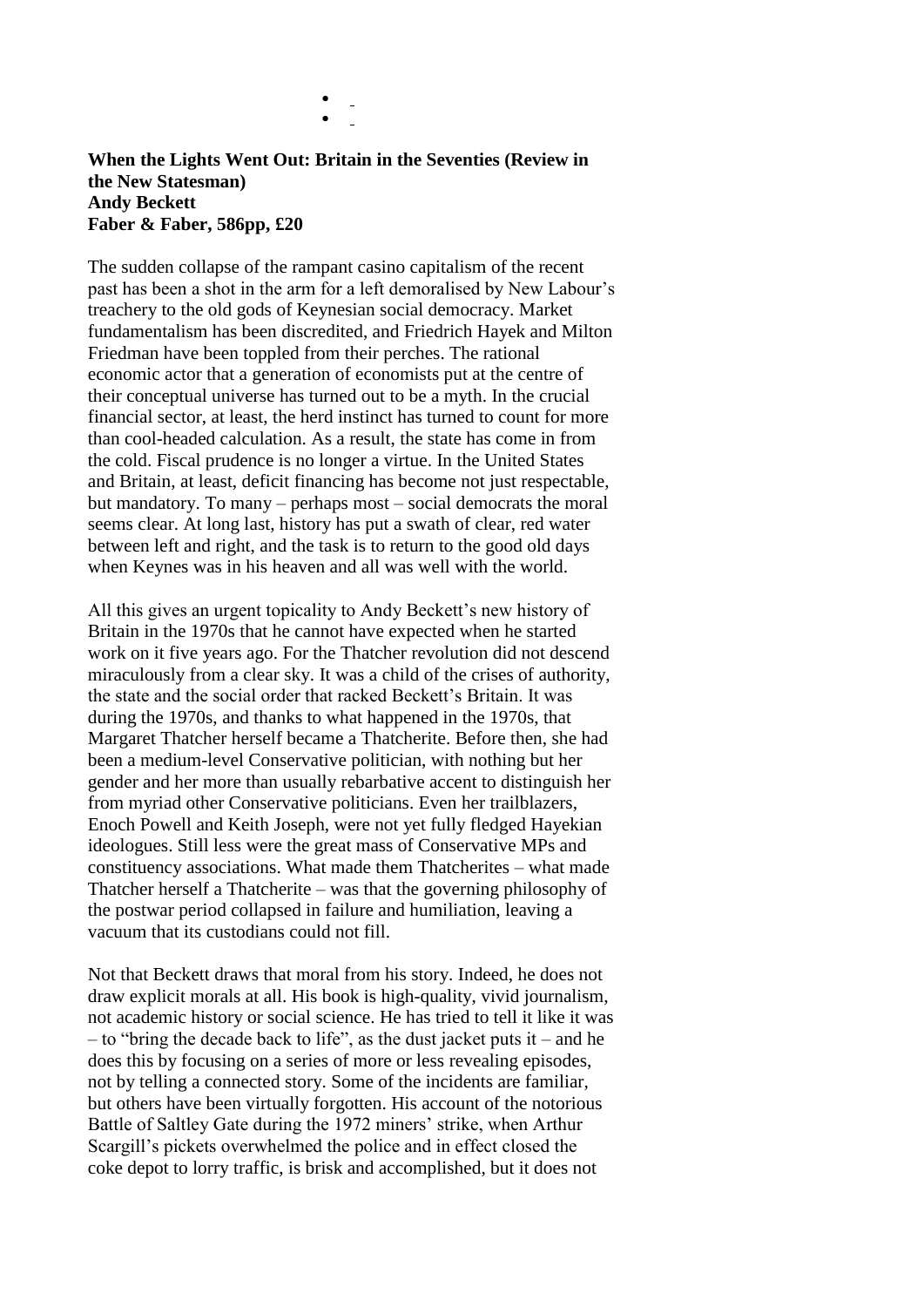add much to the existing record. However, I learned a great deal from his mordant account of the Maplin Sands saga, in which Edward Heath and his colleagues first trumpeted their intention to build a monster new London airport on a wasteland of mudflats off the Essex coast, and then abandoned the scheme to moulder in an administrative limbo until it was killed off by the next government. "Heathograd" is Beckett's title for that chapter, and it is wonderfully apt.

So are his pen portraits of the participants he interviewed. The Heath he bumped into at a Balliol College reunion in 2000 was "hugely stout, in a suit so pale it was almost luminous". When he interviewed Heath some time later, he was struck by the "small determined eyes, the proud dagger nose, big plump cheeks barely lined despite his lingering yachtsman's tan". Harold Wilson (whom he didn't interview) had a "wily bloodhound face". At 76, Teddy Goldsmith, the slightly dotty far-right environmentalist, was "very bony", but with a residual "messianic strength to his blue eyes". Ralph Harris, the first director of the neoliberal think tank the Institute of Economic Affairs, wore "a yellow cravat, a pale, wide-brimmed hat, a tweed jacket in a dapper faint check, enormous black-framed glasses and a moustache straight from the Forties". Jack Jones at 90 looked about 70; a sense that "his life was part of an ongoing age-old struggle lingered strongly in the room". In retirement, Sir Clive Rose, chairman of the Civil Contingencies Unit during the Winter of Discontent, was "immaculate on a scorching day in pressed caramel trousers, red socks and a pink shirt in a tiny check".

Yet even though these and similar cameos are fun, they do not give the reader enough to chew on. Reading Beckett is like watching an endless kaleidoscope. His pieces are always in flux, and a pattern never takes shape.

In an unpretentious sort of way, Beckett is a revisionist. He has tried to rescue the complexities and contingencies of the time from the simplifications that hindsight has so often imposed on it. This is well worth doing. Hindsight is always dangerous. Contingency is part of the human condition – above all, perhaps, of the political condition. Had James Callaghan called an election in October 1978, he might have won. Had he won, Thatcher would almost certainly have disappeared into the oubliette that the Conservative Party reserves for discredited leaders. We cannot know what would have happened thereafter. (I think myself that Labour would have operated a kind of corporatist Thatcherism rather like that of Bob Hawke's Australia.) But our fate would certainly have been different from what it actually was.

However, counterfactuals like this are little more than an intellectual parlour game. Karl Marx got it right when he said that "men make their own history", but not "just as they please". Trends can sometimes bend, but they do exist. Beckett is right to point out that 1970s Britain was in many ways a good place to live in and that many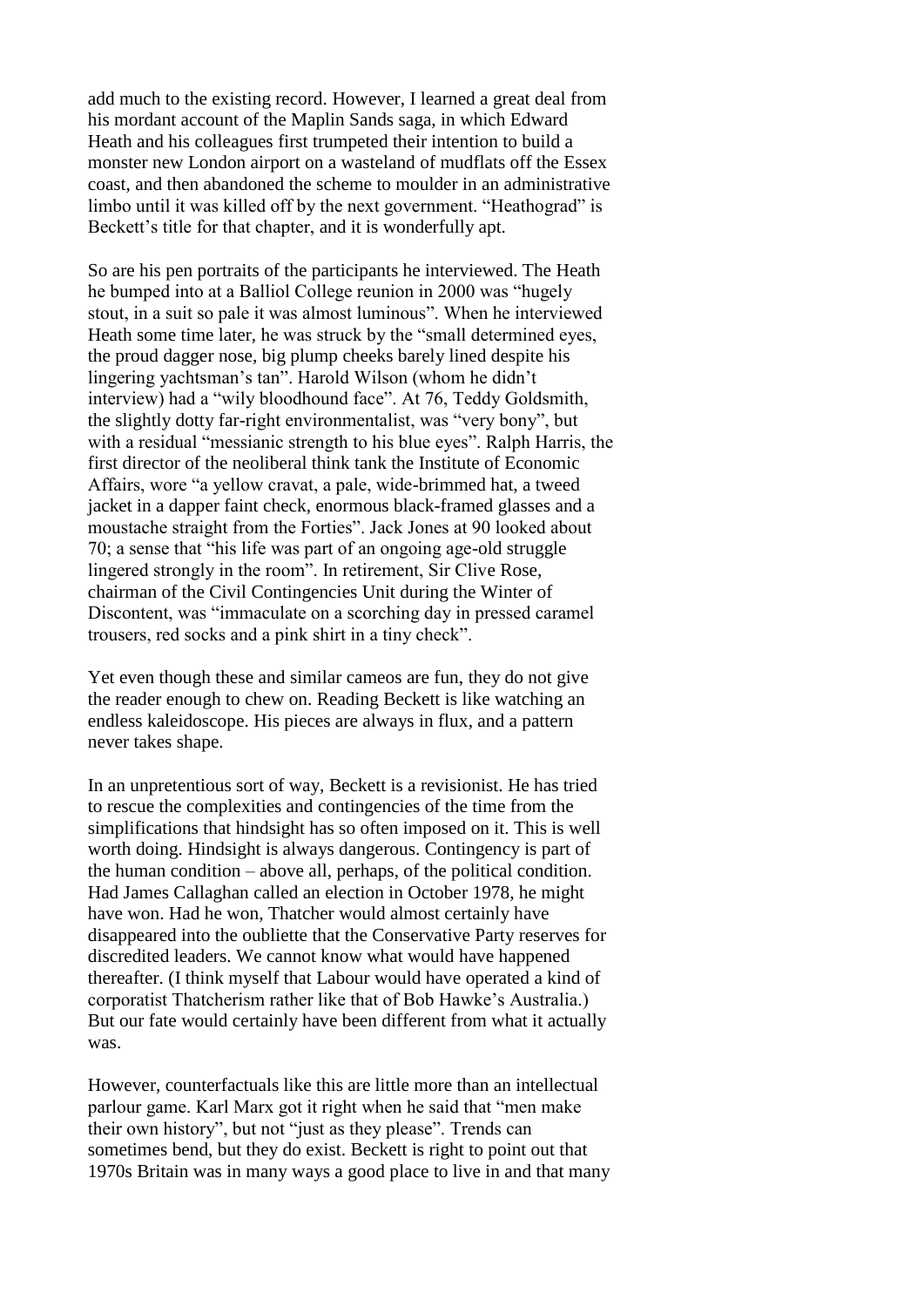of the social and cultural changes of the times were making it better. The fact remains that the British were living beyond their means; that successive governments, not just in the 1970s but ever since the late 1950s, had failed to put things right; and they failed because the Keynesian social democracy pioneered by the wartime coalition and by the postwar Attlee government had become a busted flush.

Beckett is right in saying that 1970s Britain was not a second Weimar Republic. Apart from anything else, Callaghan was not Chancellor Brüning and Thatcher was not Adolf Hitler. It is true, however, that it was no longer possible to run Britain's political economy in the way it had been run for the preceding 20 years. Indeed, the overwhelming impression left by Beckett's book is precisely that. Decent, patriotic, mostly honourable and, in many cases, highly intelligent men and women were caught in the toils of a system that had become dysfunctional.

Something had to give. To conclude from the present crisis that the Keynesian social democracy of the past ought to be resuscitated – or even that it offers helpful lessons for our times – is historically illiterate. Today's left will have to chart its own course, and discover its own teachers.

*David Marquand is the author most recently of "Britain Since 1918: the Strange Career of British Democracy", published by Weidenfeld & Nicolson (£25)*

This article first appeared in the 27 April 2009 issue of the New Statesman, *Rise of the [Geek](http://www.newstatesman.com/node/147789)*

# **Review**

# **The 1970s, mainly viewed from the top**

DAVE GORTON reviews When The Lights Went Out; Britain in the Seventies by Andy Beckett. (Review published in The Socialist)

THE NINETEEN seventies was a tumultuous decade, politically and culturally. There was the humiliation of the world's greatest super power in Vietnam and the Watergate scandal; revolutions in Portugal, Ethiopia, Iran; military dictatorships in Chile, Greece, Brazil and Argentina.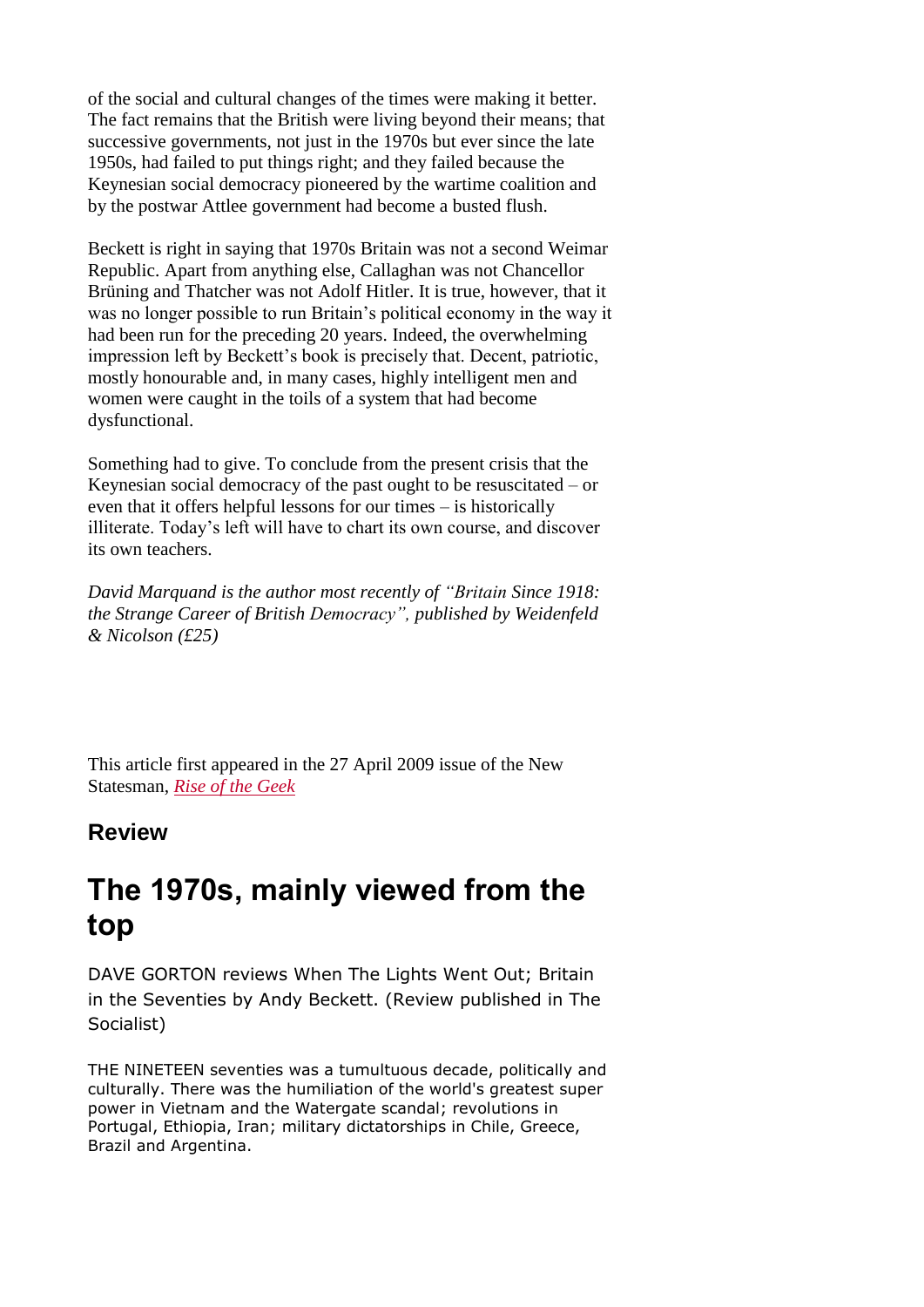Closer to home, there was industrial strife in [Britainw](http://www.socialistparty.org.uk/keyword/Britain)ith millions on strike towards the end of the decade; hundreds of thousands on the streets marching against racism and police brutality; bombing campaigns in Britain's cities; the explosions onto the musical scene, firstly of reggae music internationally then punk music, both politically motivated and the music of the youth.

They were also my formative years; in primary school at the start of the decade, having left home by the end. With a wealth of memories, good and bad, I was looking forward to reading Andy Beckett's book. Sadly, 500 pages later, I felt let down.

For this is not really a book about a decade in 'political' history. It is more the story of the four prime ministers (Wilson, Heath, Callaghan and Thatcher) who were in power during the 1970s. And the trouble with basing a book 'at the top' is that the real feelings and day-to-day existence of ordinary people become secondary or even missed altogether.

Andy Beckett is a good writer; what he covers he mostly does well, especially for someone who, born in 1969, had to rely on research and interviews rather than personal memory. When The Lights Went Out is not boring but it not only pays too little attention to non-parliamentary issues, it fails to penetrate the psyche of working class people in Britain in the 1970s.

So we get interesting chapters on the fledgling green movement including some startling links with the ultra-right, the free festivals at the beginning of the decade and what you suspect is an obligatory chapter disparagingly entitled Marxism at Lunchtime in which the reader can giggle with the writer about the antics of a few middle class student radicals in universities.

But there is precious little on the anti-racist movement, nothing on the various community campaigns for decent, affordable housing instead of the slums that were still prevalent in many urban areas at the beginning of the decade, nothing about the prevalence of weekly outbreaks of mass violence at football matches - a sure sign that all was not hunky dory in Britain.

Having had the dig at the 'student left', one would have hoped for a more sober analysis of the growth of the ideas of socialism during the decade. But a quick flick through the index reveals no reference to Militant (the forerunner of the Socialist Party) despite the capitalist press of the period spending thousands of words (and no shortage of banner headlines) condemning us.

And the changes in Britain's [musica](http://www.socialistparty.org.uk/keyword/Music)l scene in the 1970s are largely ignored, yet these were of major importance in both reflecting and expressing the political views of youth in particular. For most of us who were teenagers in the second part of the decade, the energy, lyrics and message of bands like The Clash, Steel Pulse, Tom Robinson and Stiff Little Fingers signalled a crossover between our daily lives and 'culture'. Songs about the streets rather than wizards and hobgoblins!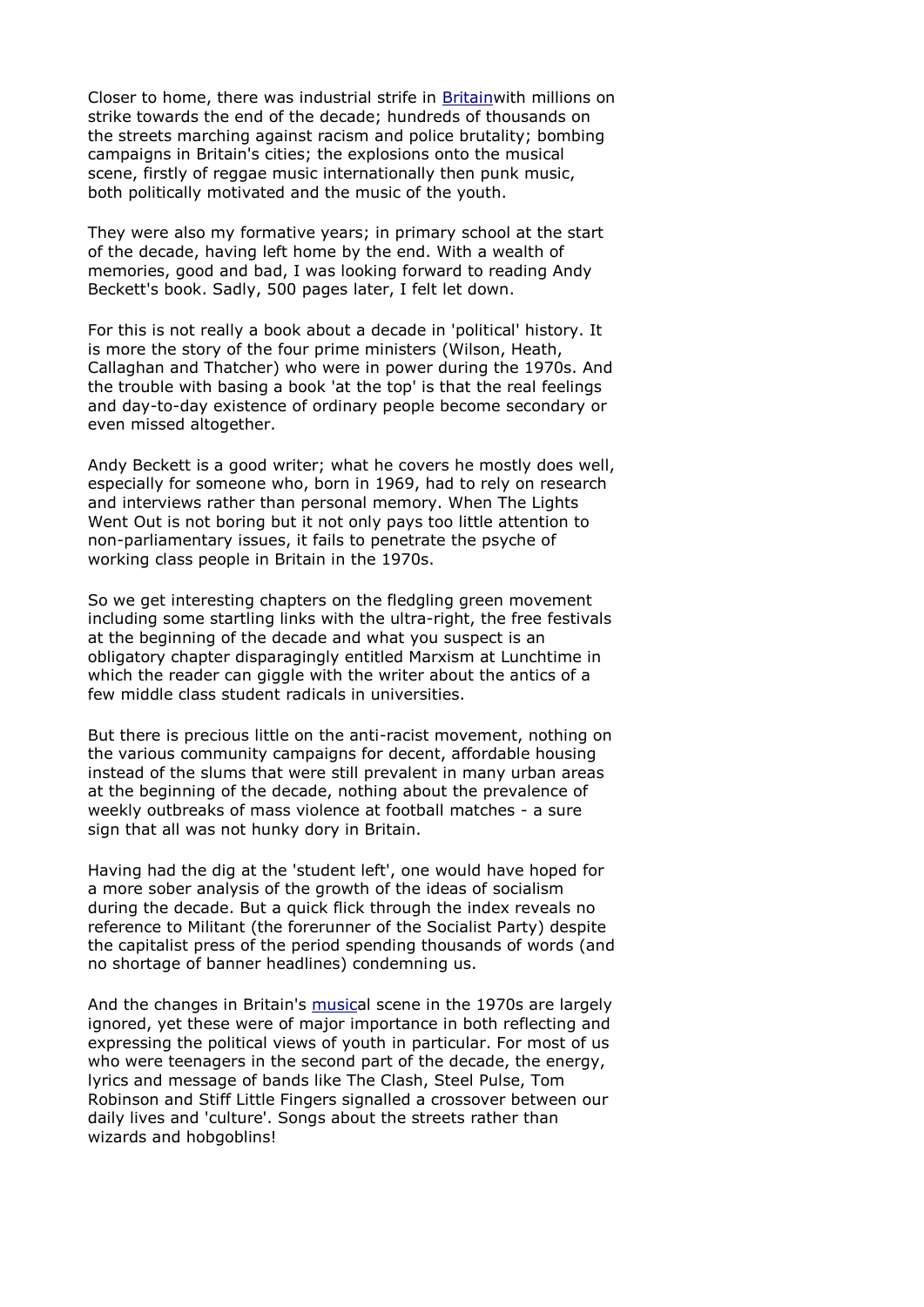How much better this book could have been if, as well as interviewing ex-prime ministers and leading trade unionists from the era, Beckett had spent a bit more time with 'ordinary folk'.

However, there are some very readable chapters in the book, particularly around two major industrial struggles (the 1972 miners' [strike](http://www.socialistparty.org.uk/keyword/Strike) and Grunwicks) and the situation in Northern Ireland. The chapter simply entitled Close The Gates! is an account of the momentous battles during the 1972 miners' strike where the focus turned to Saltley coke depot in Birmingham and the mass picket that forced its closure.

20,000 trade unionists, mostly from local **[Birminghamf](http://www.socialistparty.org.uk/keyword/Birmingham)actories**, converged on the depot on the morning of 10 February, completely filling all five roads into Saltley. Beckett interviews a police officer on duty with 800 colleagues that day: "'We heard that some pickets were coming over the Saltley viaduct. The plan was to block off the bridge, steer them away. But' - he made a helpless, sweeping gesture across the café - 'I can still see it now, them coming over the hill...'"

When The Lights Went Out, six years in the writing, is to me a missed opportunity. It could have been the definitive biography of a turbulent decade. Unfortunately, through its concentration on the higher echelons of British political life, it is a less interesting read than it should be and, ultimately, a frustrating one.

Book review: When the Lights Went Out: Britain in the Seventies 14:4616:16Thursday 30 April 2009 by Andy Beckett Faber & Faber, 550pp, £20 Review by DAVID ROBINSON (Review published in The Scotsman)

REMEMBER THE SEVENTIES? THE doom decade, the decade style forgot? Remember the TV stopping at 10.30pm, the streetlights dimmed, the floodlights switched off for football matches, the maximum car speed set at 50mph? Remember candlelit evenings and the three-day week? Britain was a different country; we did things differently then. For how differently, here's the Wall Street Journal commenting on Denis Healey's 1975 budget. It was a full year before the IMF crisis, but already Britain was being dismissed as a third-world economic basket case. After highlighting the 52 per cent corporate tax rate, 83 per cent marginal tax rate on earned income and swingeing 98 per cent tax on unearned income, the newspaper concluded that the British government was intent on confiscating all wealth. "The price can only be still slower economic growth and still lower living standards for all British, rich or poor. Goodbye, Great Britain, it was nice knowing you." Without even mentioning the Winter of Discontent, the rats running around piled-up rubbish, hospital union shop stewards blocking deliveries of vital supplies and all the rest of it, that's the picture of the decade that's sunk deep into the collective memory. The years of the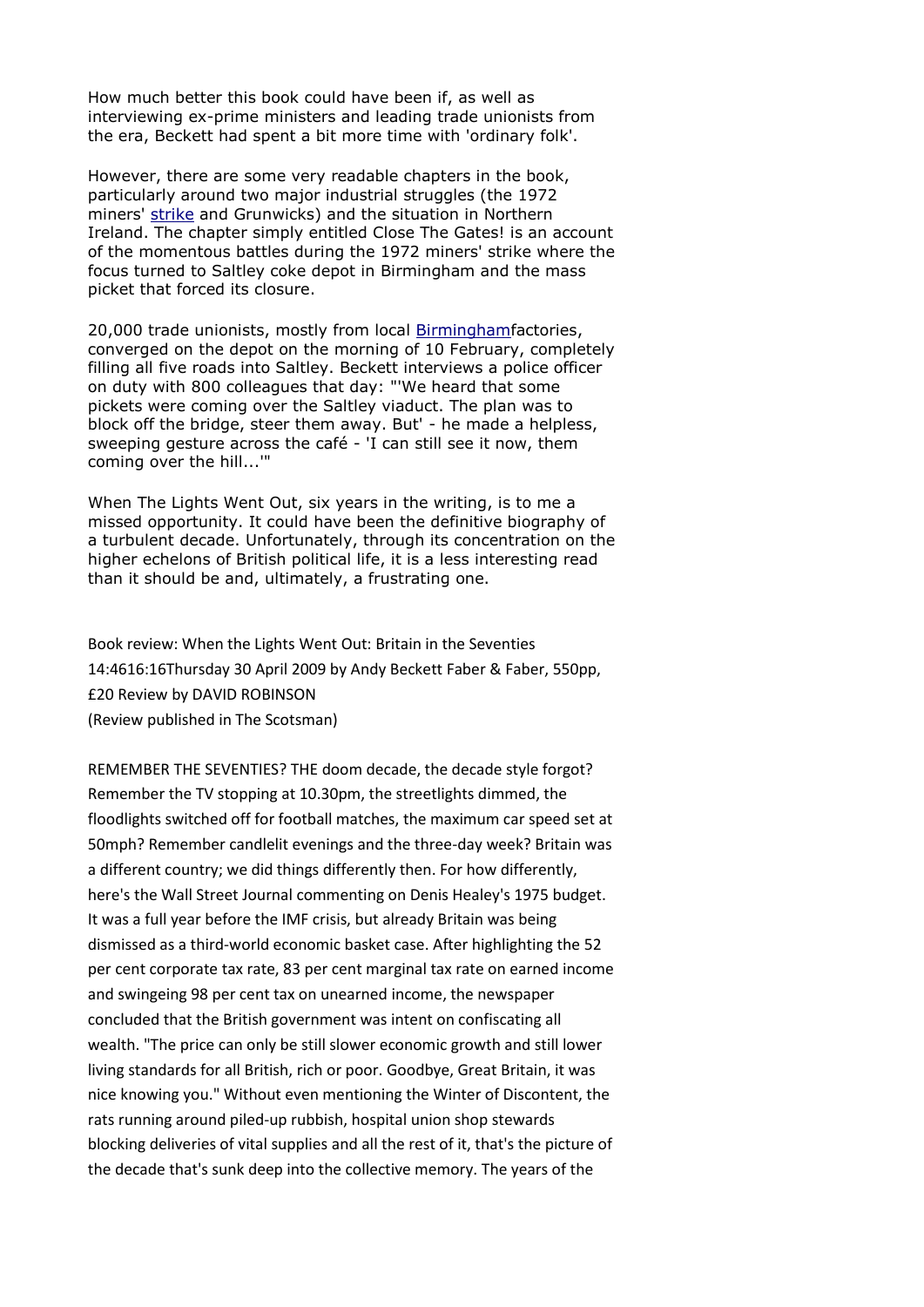locust, not the lotus; of a country that had lost its way and was floundering in economic failure. Our Weimar, Beckett calls it. The worst of times.

Now let's take another point of view – also American, but from three years later. In 1978, in Britain: A Future That Works, Bernard Nossiter, the Washington Post's London correspondent, ridiculed the notion of Britain on the rack. To Nossiter, British tax and spending were average by European levels, decline was wildly overstated, poverty was shrinking away, educational opportunities opening up, and life expectancy figures climbing. True, productivity levels were higher in many other countries, but that wasn't the whole picture: Britons weren't as obsessed by materialism, they were happier, and made better use of their leisure. In opinion polls they reckoned themselves the happiest people in the world. And why shouldn't they have been? In 1977, Britain was effectively a more equal society than it had ever been, or has been since. Social mobility was greater than before or since too.

Unemployment was climbing – I remember interviewing the then Employment Secretary as the dreaded two million figure came into view – but no-one talked about it as "a price worth paying". Yet precisely because the Thatcher Revolution was so complete, because it transformed Britain so absolutely, the decade before it happened now seems remote, almost to the point of invisibility. So when we think about the Seventies, the same stock images of the way the decade sputtered to a halt in the biggest wave of strikes since the General Strike are what spring most readily to mind. Governments either in hock to trade unions or brought down by them, or sometimes – as in 1979 – both at the same time. Strikes, Saltley, Scargill, social contracts: even for those of us who lived through them, the Seventies seem to have passed by without leaving a mark on the way we live now. Yet to Andy Beckett, the Seventies aren't just the hangover after the Sixties, but a revolutionary decade in their own right – "when the great Sixties party actually got started". From gay rights to green politics, feminism to anti-racism, this is the decade where we started to think in new ways. Of course, not everyone did – the homophobic, casually racist, anti-feminist DI Gene Hunt in Life on Mars isn't such a parody of Seventies attitudes as all that – but that does not invalidate Beckett's thesis. Yet just as, when watching Life on Mars, the thought "Did we really live like that?" is never too far away, reading Beckett's fresh, stylish, perceptive and, above all, brilliantly researched portrait of the 1970s, it's impossible not to feel similar moments of incredulity.

Were Britain's university campuses really so completely dominated by hardline Marxist student leaders? (Absolutely.) Was Britain really effectively run by a cloth-capped trade unionist who had been lectured by Edward Heath in the Spanish Civil War? (Almost: though the late TGWU leader Jack Jones's palpable decency still shines across the decades.) Did Britain really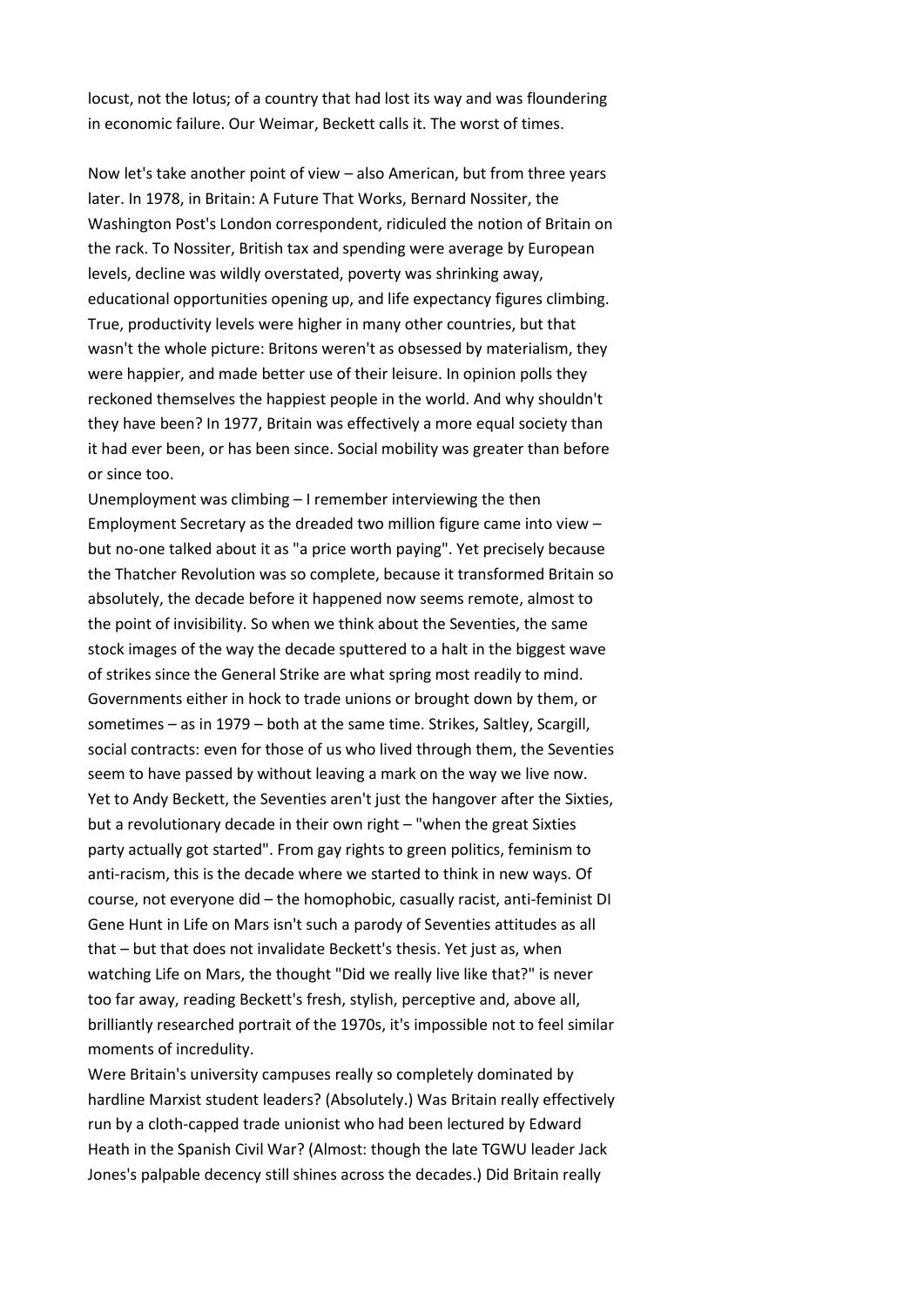have a Prime Minister as paranoid as Harold Wilson? (Yes. Sample: "I see myself as a great fat spider in the corner of the room. Sometimes I speak when I'm asleep. You should both listen. Occasionally when we meet I might tell you to go to Charing Cross Road and kick a blind man standing on the corner.") Above all, why, when there were candidates like Willie Whitelaw around, did the Tories choose to be led by someone like Margaret Thatcher? It didn't even make sense at the time.

Peter Walker, a Heathite liberal Tory, told Beckett a revealing story about Harold Macmillan's reactions to watching Mrs Thatcher's first party conference on television. "I've always been to these conferences," Macmillan said. "You sat on the platform and you would listen to incredible remarks being made from the floor. You know, they wanted to birch them before hanging them, things like that. Then you'd get up and make a speech. You wouldn't mention anything that had been said from the floor. And they were terribly nice, they'd give you wild applause … Watching her last week, I think she actually agrees with them."

Apart from Mrs Thatcher herself, in the last five years Beckett seems to have interviewed almost every one of the Seventies' movers and shakers, from Edward Heath (a brilliantly nuanced portrait) to activists remembering Britain's first gay rights demonstration in 1970. He's travelled through the foreign country that is 1970s Britain, from Maplin Sands (where Heath wanted to build "Jet City" alongside Britain's first ecological airport) to Sullom Voe. And like the fine feature writer he is, he puts the two stories together, telling the tale of the decade with flair and understanding. When it is written as well as this, history can constantly take you by surprise. You find yourself gripped by a subject – the IMF negotiations of 1976, for example – which might sound numbingly dull yet turns out to involve clandestine meetings in a Picadilly tailor's shop on one side and a country potentially two weeks away from bankruptcy on another.

The other quality a good history book possesses is that it makes you realise the past was never inevitable, that it was once as seething a mass of possibilities as the present. All this resurfaces in the interviews here with the old warriors on either side of the political divide, when the gleam of old campaigns often seems to return to his interviewees' eyes. It's the mark of his triumph that something similar can happen to those of his readers too. Beckett may have been only ten days old when the 1970s began, but it's hard to imagine anyone writing a more lucid, revealing and enjoyable book about the decade.

Read more at: [http://www.scotsman.com/lifestyle/culture/books/book](http://www.scotsman.com/lifestyle/culture/books/book-review-when-the-lights-went-out-britain-in-the-seventies-1-1036419)[review-when-the-lights-went-out-britain-in-the-seventies-1-1036419](http://www.scotsman.com/lifestyle/culture/books/book-review-when-the-lights-went-out-britain-in-the-seventies-1-1036419)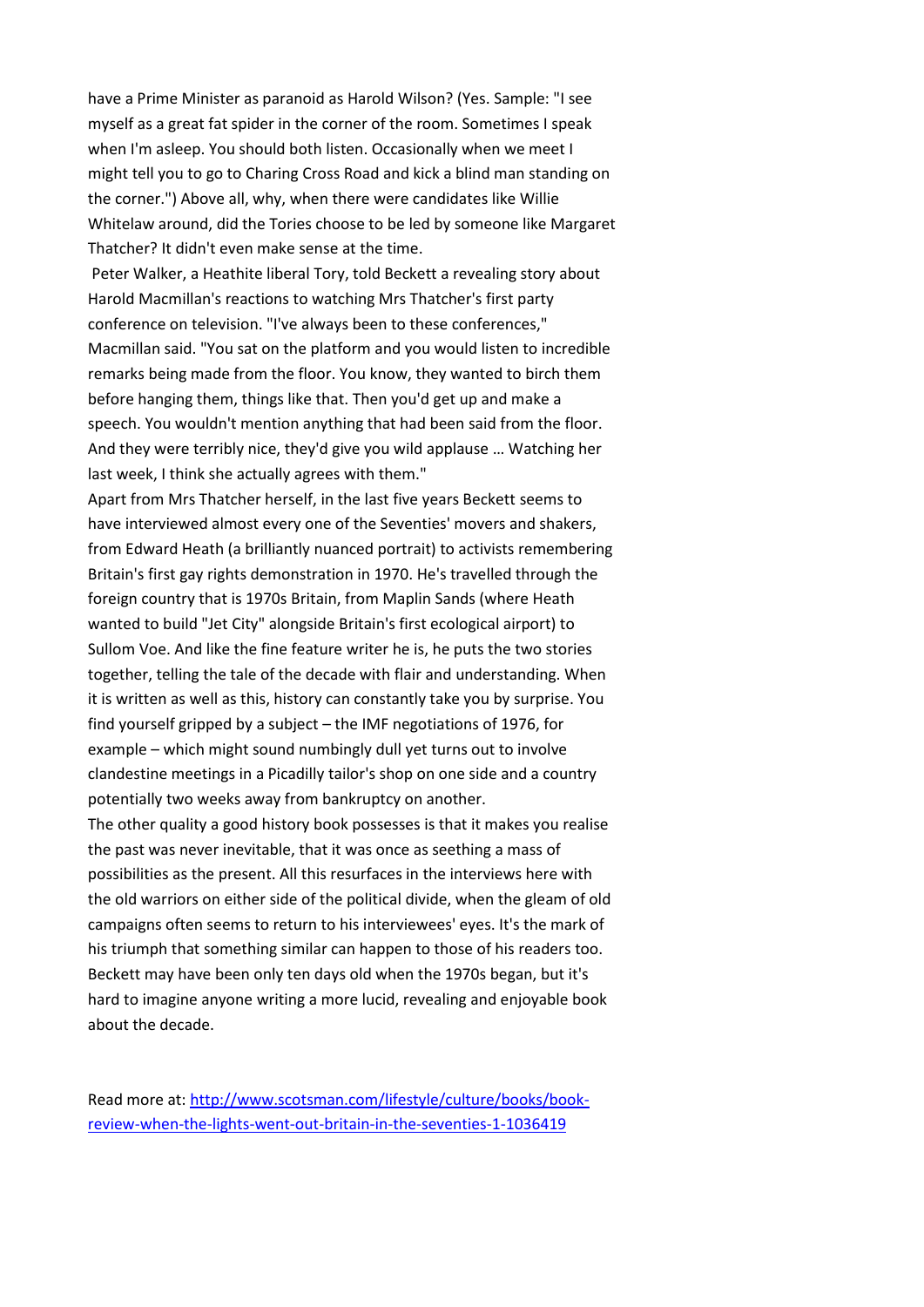# **When the Lights Went Out: Britain in the Seventies**

*Keith Laybourn* appreciates the colourful detail of a challenging decade in Britain Friday 7th August 2009 (in History Extra)



**Author:** Andy Beckett **Publisher:** Faber and Faber **Reviewed by:** Keith Laybourn **Price (RRP):** £20

Aline in a song by the popular 1970s Lancashire folk group The Fivepenny Piece, asks the last person to leave Britain to "turn out the lights". There were certainly moments in the 1970s when this request seemed justified, not least in the time of the three-day week at the beginning of 1974 when the lights did go out.

The industrial unrest of the early 1970s provide witness to an age when Britain seemed to be in terminal economic decline and decay. There were two major coal strikes, the poor industrial relations in-between when the social contract between the government and the unions failed, the intervention of the IMF, and the Winter of Discontent of 1978–9, strongly associated with the inability of councils to bury the dead.

Here was an age also of political turbulence which saw the Edward Heath government being effectively brought down by a coal strike in 1974, the chronic weakness of two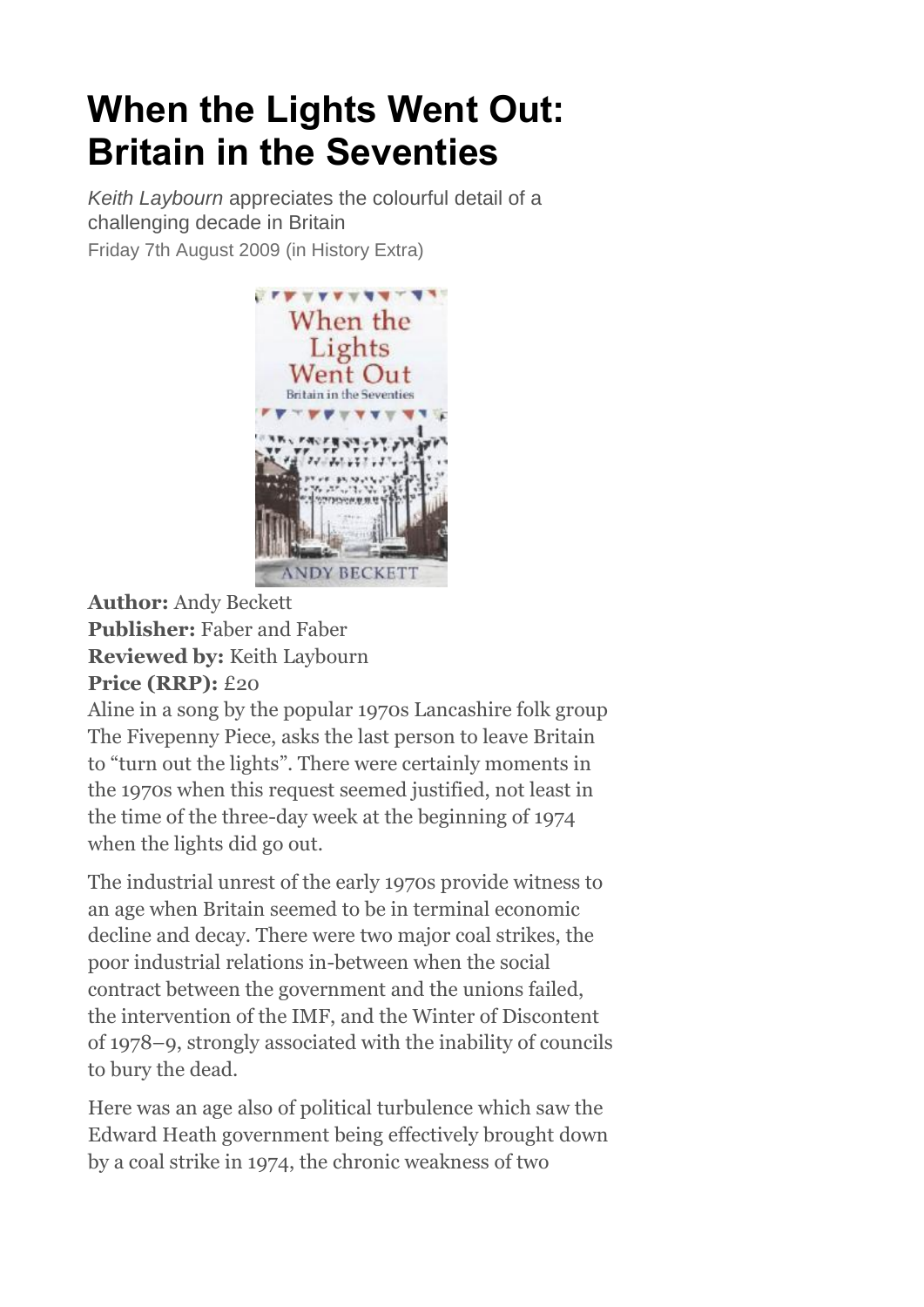Labour governments and the eventual, almost inevitable, rise of Thatcher. The dramatic events of this period justifies the pessimistic statements of The Fivepenny Piece but it is a view that is only partly endorsed by Andy Beckett whose new book suggests a richer tapestry to an age that has also elsewhere been described as one of "pigs, punk and prawn cocktails".

Here, indeed, was an age of industrial conflict but here, also, was an age of the hippie anarchists of the free festival movement and of the Gay Liberation Front. The Sex Pistols were formed in 1975, and reflected upon the depressed culture of the 1970s while a host of writers and dramatists, including Doris Lessing, John Fowles, Martin Amis, Ian McEwan and Stephen Poliakoff, wrote of the decline and depression of Britain in the 1970s.

The television programmes suggested decline – with laughs – in *Fawlty Towers* and*The Fall and Rise of Reginald Perrin*. Andy Beckett suggests, in presenting these snapshots of the 1970s, that there is more nuance to the age than is often supposed.

This is certainly a readable book which captures the liveliness, deathliness and the mood music of the age. Its strength is that it is an easy and absorbing read. That is all it claims to be and for that it ought to be applauded. Nevertheless, its weaknesses emerge from that very narrative rather than academic style, for it offers no explanations. There are a lot of useful quotes from the numerous interviews and primary evidence but there are no footnotes. These deficiencies are annoying because some thoroughly documented attempt to analyse the dramatic events of this period would have added greatly to the purpose of the book.

The conclusion on the Seventies finished with a reference to a semi-history lesson from Jim Callaghan's grandson when in fact a history lesson from Beckett would have been more in order. This is an enjoyable book but requires proper reflection and analysis rather than impassioned colour.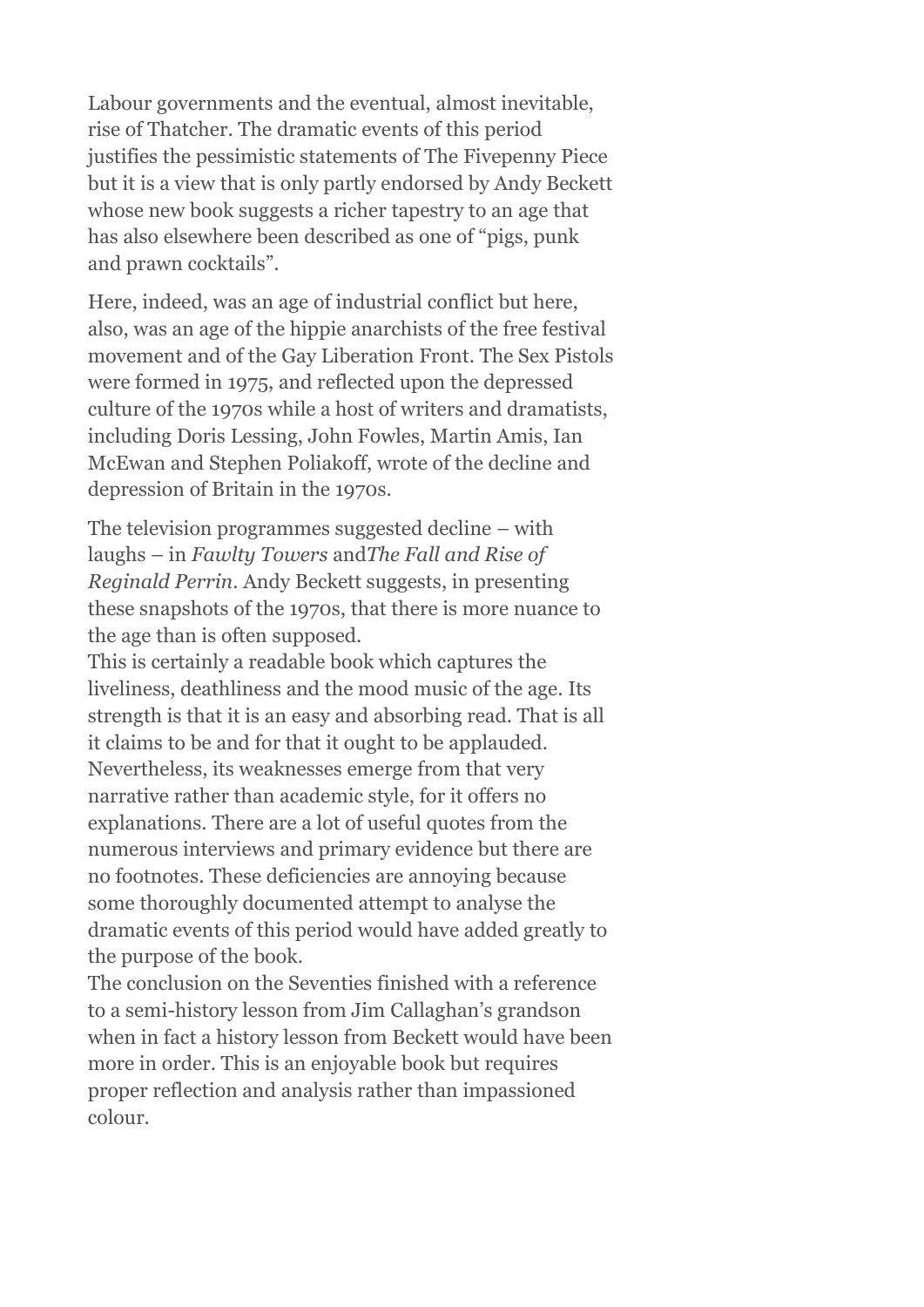*When the Lights Went Out: Britain in the Seventies,* by Andy Beckett. Faber and Faber, 448 pp.

#### (Review by John Green in Irish Left Review)

About a quarter of the way into *Guardian* journalist Andy Beckett's impressive account of Britain in the 1970s, self-satisfied Labour Party politician Denis Healey, who served as Harold Wilson's chancellor of the exchequer, observes that he knew "bugger all about economics" when he was appointed to the post, but soon learned, as chancellor that "economics is just a branch of social science" and was able to get on top of the job within the space of three months. It's a striking admission not just for what it tells us about Healey's complacency and the lack of expertise required of a politician even at the giddy heights of government, but also because it draws attention to the fact that much of what matters in history actually takes place elsewhere. Beckett might have done well to heed the content of Healey's observation and pursued its implications. Economics is indeed no more than branch of social science, but you wouldn't know this from what is, by Beckett's own admission, a history of the period confined to political and economic events.

This isn't to belittle his achievement, since the book is substantial and stands in its own right as a well-researched and thorough piece of journalism within its own self-defined parameters, but a good deal of context is lost if significant social forces-demographics, crime, scientific and technological developments, deskilling, shifts in religious allegiance, patterns of geographical and social mobility, changes in youth culture, etc., etc.,-are treated as epiphenomena or mere ephemera that have no enduring structural impact. It's a history that only the vulgarest of Marxists could love.

Beckett has also taken a top-down approach to history, interviewing the individuals at the heart of things, as though they were the key players rather than merely representative or indicative of larger social forces and mass movements. To interview the founders of Spare Rib or Sid Rawle, the "king of the hippies," is all well and good, to the extent that they embody the rise feminism or the free festival movement, but the idea that these individuals were the prime movers or somehow "led" the movement rather than just surfed a wave (some may even say, cynically, "took advantage") of those movements is to mistake cause and effect. In sum, I would have preferred to read a People's History of the 70s rather than a one-sided Great Man's History of the 70s.

The definition of politics used by Beckett is conventional, too. It's what you'd expect of a Guardian journalist, touching all the right bases-gay rights, feminism, Grunwick and Saltley Gates, Northern Ireland, the rise of